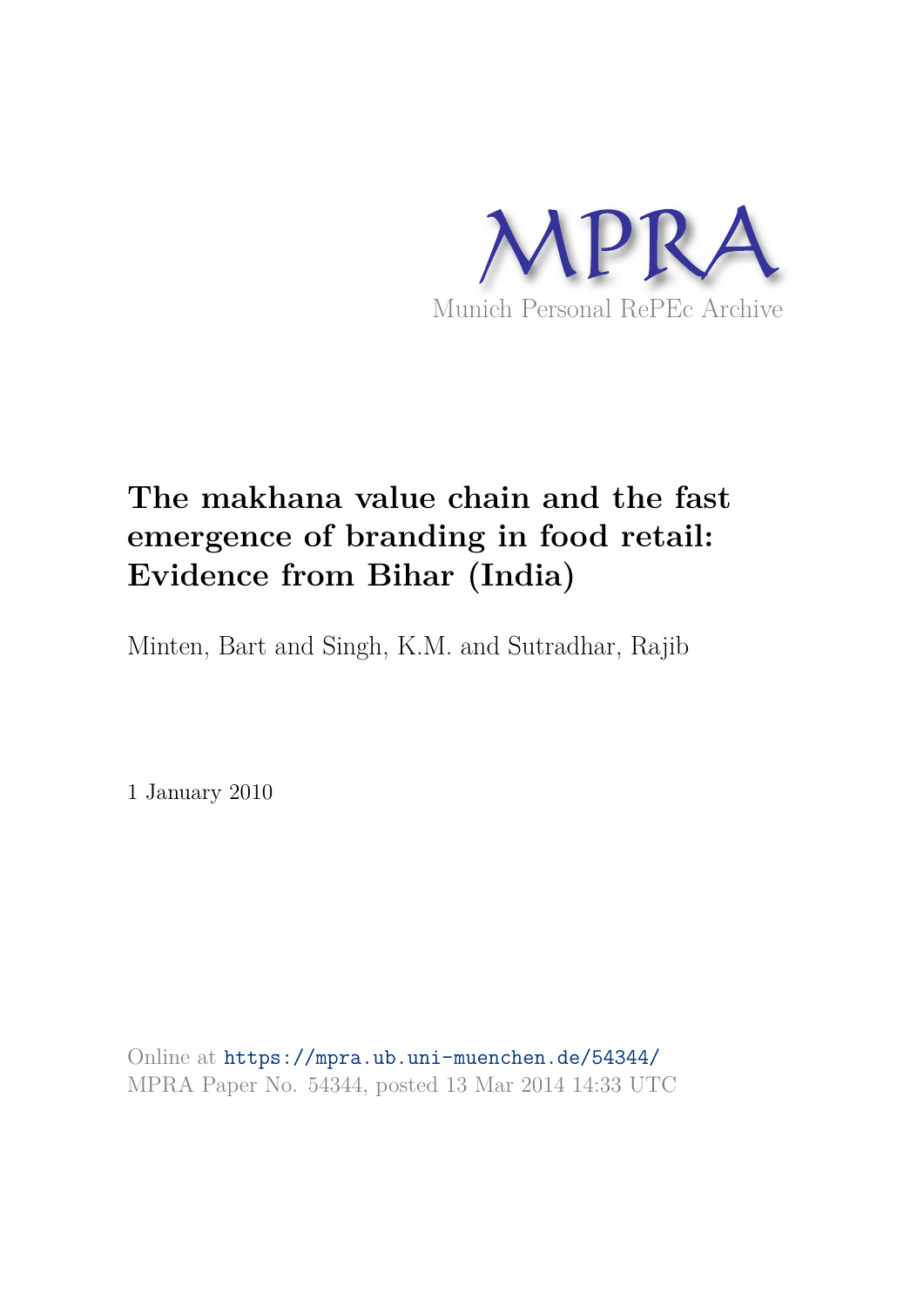**The makhana value chain and the fast emergence of branding in food retail: Evidence from Bihar (India)** 

# **January 2010**

Prepared by:

Bart Minten

*IFPRI, New Delhi, India* 

K.M. Singh

*ICAR, Patna, India* 

Rajib Sutradhar

*JNU, New Delhi, India* 

This study was financed by IFAD and NAIP as part of a support program for the implementation of the National Agricultural Innovation Project (NAIP) in India.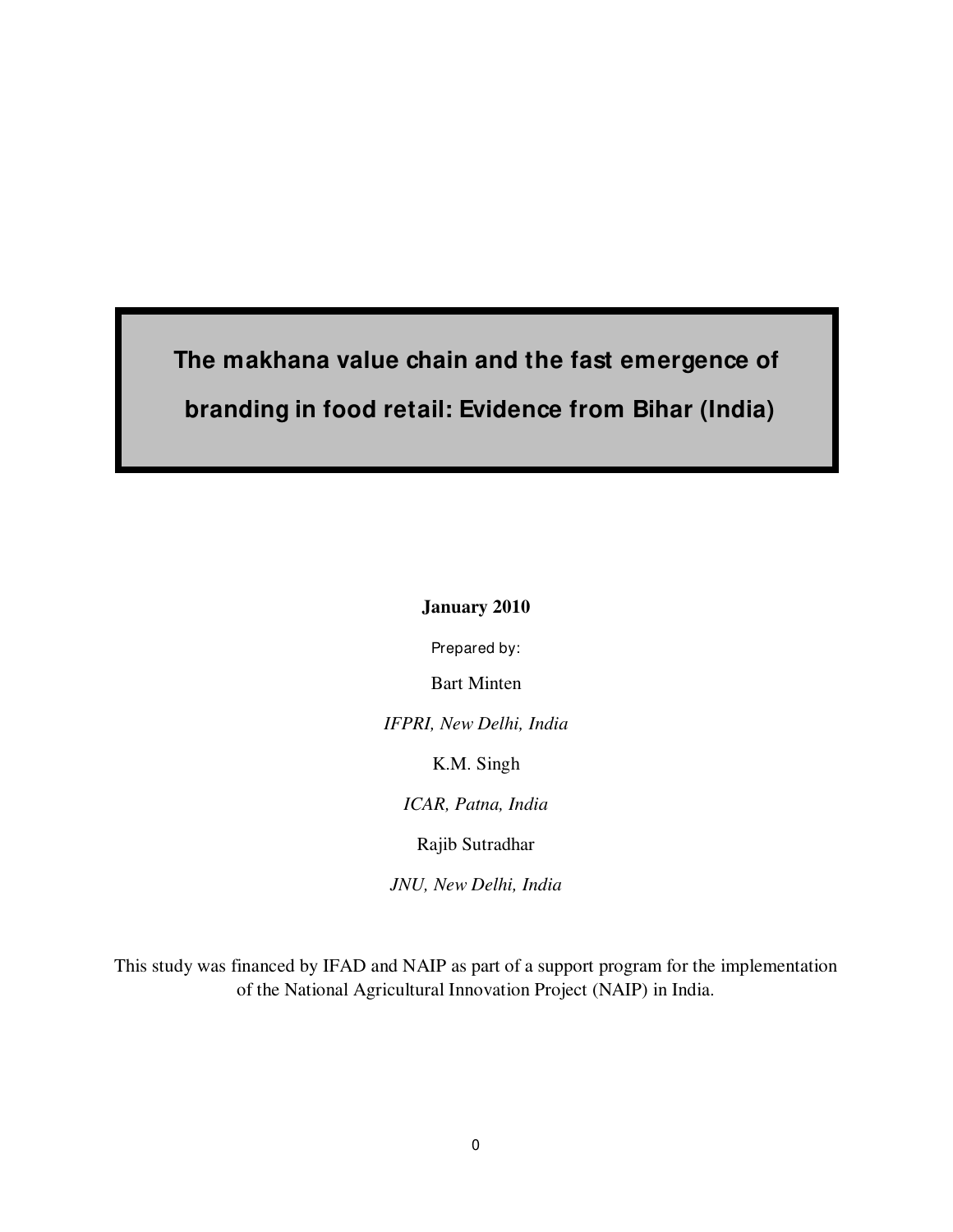#### **The makhana value chain and the fast emergence of branding in food retail:**

# **Evidence from Bihar (India)**

Bart Minten

*IFPRI, New Delhi, India*  K.M. Singh *ICAR, Patna, India*  Rajib Sutradhar *JNU, New Delhi, India* 

# **Abstract**

*Brands are rapidly emerging in food retail in Asia. However, it is not well understood what impact they have in these food markets. In a detailed case study of makhana in Bihar, one of the poorest states in India, we see the fast emergence - a doubling over five years leading to a share of 50% in total trade - of more expensive packaged and branded products. Two types of brands can be distinguished. Low-costs brands focus exclusively on attractive glossy packing with little consideration for quality. Investments, but profits as well, are small. The high-cost brands pay attention to quality beyond packing, invest in advertisements and promotion, explore options for value-addition, and employ specialized salesmen. We find that there are little direct benefits to the farmers from the emergence of these brands. However, farmers might benefit indirectly because of the expanding product demand.*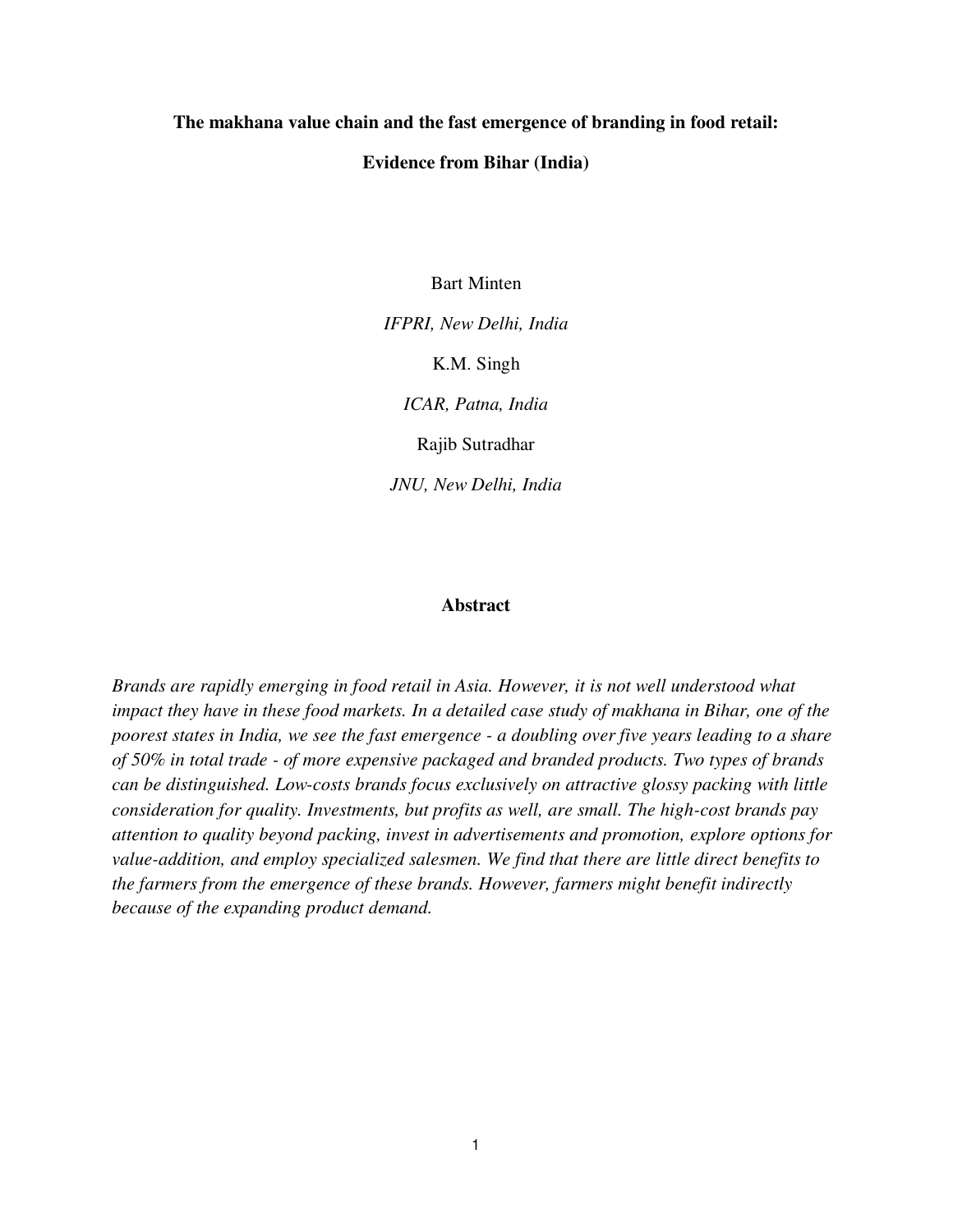#### **Executive Summary**

*Introduction.* As part of the National Agricultural Innovation Project (NAIP), a makhana value chain study was organized in Bihar, in collaboration between the Indian Council of Agricultural Research (ICAR) in Patna, the International Fund for Agricultural Development (IFAD) and the International Food Policy Research Institute (IFPRI), as makhana is one of the core crops that the NAIP project in Bihar is focusing on. Primary surveys were fielded with producers, traders, processors, and retailers in 2009 and 2010 on the rural-urban makhana value chain in Bihar, more in particular from the disadvantaged districts part of the NAIP project (Darbhanga) to urban consumers in Patna. The most salient findings are presented below.

*Upstream*. First, the average number of ponds cultivated by a makhana cultivator is 2. While almost half of the farmers only cultivate makhana in one pond, 13% of the households reported to cultivate more than 3 ponds. The average pond area cultivated per household is 4.8 acres. The average production per household in 2009 was 3.1 tons or about 635 kgs per acre. Second, 27% of the producers evaluated that the quality of seeds deteriorated during drying. Of these, all believed that the quality of pop would have been better if processed earlier. More than a quarter of the producers thus seemingly suffered losses because of late processing. Third, almost all the respondents agree with the statement that you have to be a family of the secretary of the fisherman's cooperative society as to be able to obtain a lease to a government pond. This is important given that rates for these government ponds are often leased much below market rates. An average lease is for 3 years but the majority of the farmers agree that in the case that leases are longer, makhana production would increase because of more investments in the ponds. Fourth, the average production of makhana seeds per pond was about 18% lower than the expected harvest level during the cultivation period, possibly driven by incidences of floods and droughts as 12% of ponds were reported to have suffered from floods and another 12% from droughts. Improved technology adoption is happening as transplanting is now widely used and more than three-quarters of the cultivators indicate that they practice transplanting of the makhana seedlings (in contrast with broadcasting). Fifth, the NAIP project, through the Research Centre for Makhana, is heavily involved in not only improving makhana cultivation but also to extend better alternative income generating activities related to the pond as these can be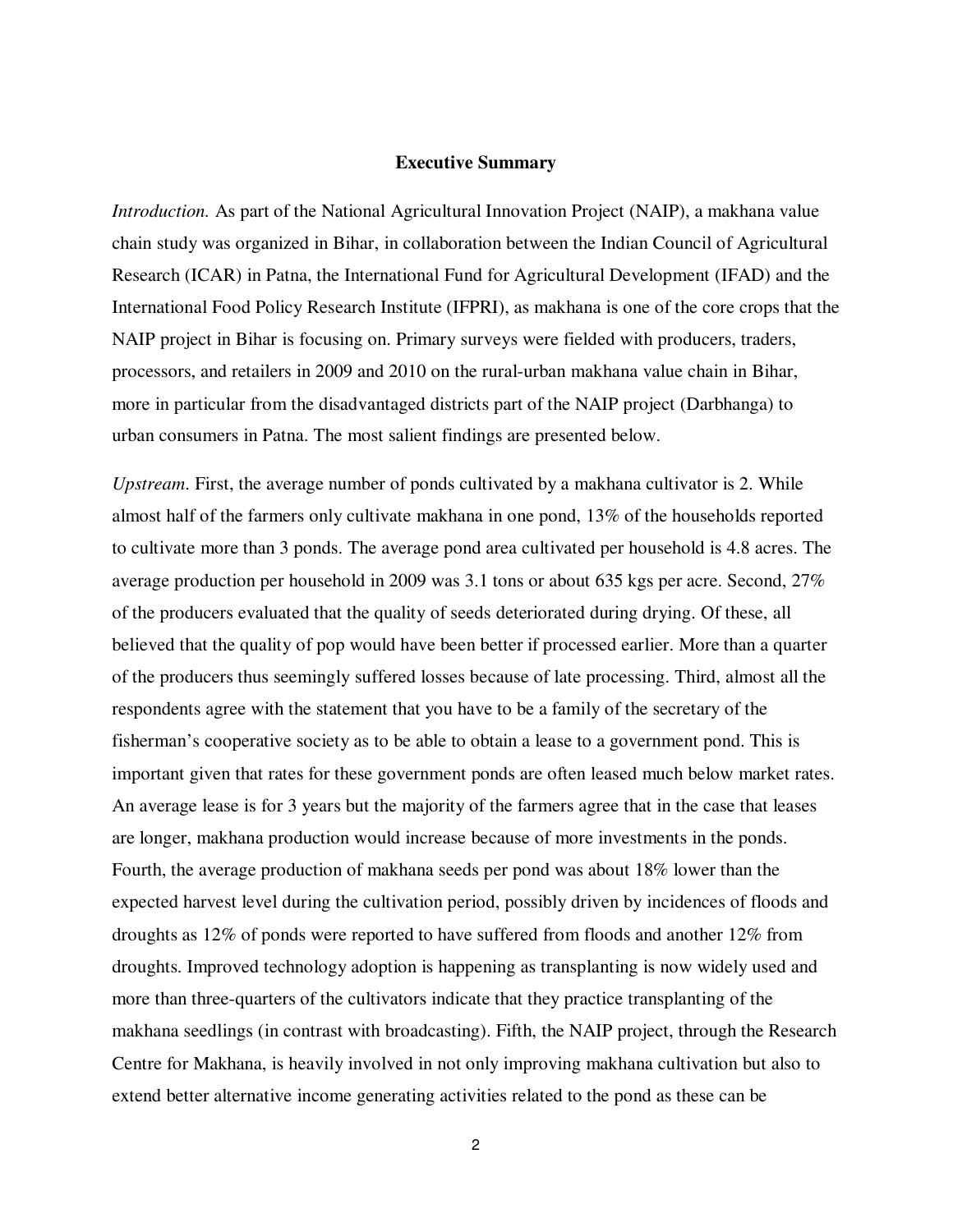important for the livelihoods of these farmers. Almost 40% of the makhana cultivators indicate that they also cultivate fish on top of makhana in their ponds. 8% reported that they grow fruit trees on the boundaries of the makhana ponds. Sixth, an average transaction at the farm level concerns 1.2 tons of makhana sold for a total value of 62,458 Rs (about 1,400 USD). Most of the makhana sold by farmers is marketed under the form of makhana seeds (55% of the transactions). Most of the sales of makhana happen in a short-time period and it seems that few farmers store makhana as to benefit from the (potentially) higher prices that might be offered in the off-season. In contrast with conventional wisdom, input advances are not very important as in only 3% of the transactions, input advances were reported to have been given by the buyer of the produce. Despite our efforts to field our surveys in areas where the processing company, Shakti Sudha Industries, were active, only 0.3% of the transactions were reported to have been done with them.

*Midstream.* First, 96% of the interviewed wholesalers report that they are currently selling branded and packed products. Branded products now account for almost half of their total sales. This compares to only 23% five years ago. Second, wholesalers involved in low-cost brands estimate that if the products that were in the bags were sold loose, they would only be able to obtain a price that is on average 15 Rs lower than when bagged. However, some wholesalers indicated that these products were not comparable as the quality of products that go in the branded bags is low and could not be sold loose. Third, despite a large number of interactions with the high-cost brand, Sudha Shakti Industries, as well as with key informants in several of their supposed production areas, only a handful of people could be identified that had direct linkages with the company. It thus seems that their direct procurement model has (mostly) fallen apart in recent years (and they might procure part of their products from traders).

*Downstream.* First, quality is rewarded in retail markets and the price results show that the *lava* quality (the highest pop quality) is rewarded with a premium of between 7% and 11% in the market place, compared to a mixed quality. Second, significant rewards further exist to branding and packing in retail markets. Packaged products are sold at prices that are 9% higher and branding adds another 9% on top of this. Third, the high-cost brand has been successful in opening new markets that did not exist before. Because of the increasing product demand, it is thus important such initiatives are further encouraged.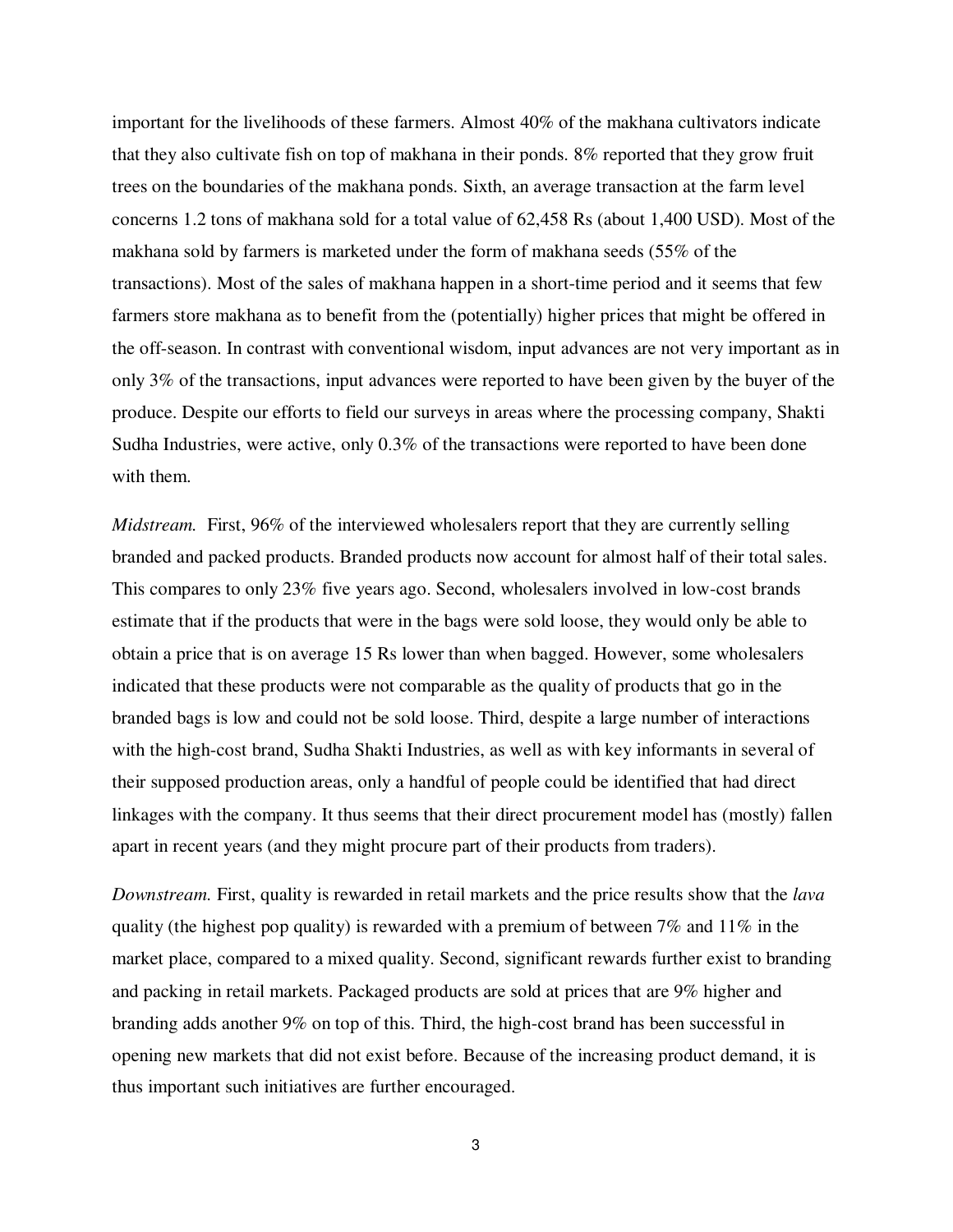*The value chain as a whole.* Farmers in production areas receive about 55% of the final retail price in Patna, in the case that makhana is sold loose. As there are no benefits to the farmer of the branding process, this share declines to 50% in the case of the final price for branded products. In both cases, farmers are thus the agent in the value chain that gets most of the rewards, reflecting also most of his effort for the product. The retail margin is the second most important component in the final price, accounting for 19% and 22% in the final retail price of loose and branded products respectively. Processors and urban wholesalers count for equal shares in the final retail price.

*Way forward.* The research indicates to several policy implications. First, it might indicate the importance of regulatory institutions and effective implementations of those as well as independent certification mechanisms. Several claims done by branding and packing institutions in Bihar are clearly false, i.e. claims are made about export quality while no export quality grades exist; claims are made about approval by research organizations while no such approvals exist; claims are made by the largest branding company on backward linkages while few of such backward linkages exist in practice. The lack of a consumer protection body or any effective regulations in this area leads thus to mis-information of consumers. Second, there are major differences with branding practices in other sectors and countries. No information on the manufacturers is available on the packing of the branding companies implying that companies are not accountable for their products given consumers can not trace back deficient products in the case of defaults. We also find that the quality of branded products, especially for the low-cost brands, is often lower than loose products in these transitional markets. In contrast with regular branding practices, a significant number of brands thus try to hide bad quality inside. Brands in this setting in India thus seemingly have little function except the packing function and signal little credible information to the consumer on other characteristics of the product. While there is little role for the public sector on this, it seems possible that most of these branding practices might disappear over time as consumers become more demanding and informed. Third, no improved varieties of makhana are currently available and the Indian research institute has only recently tried to set up research as to develop improved makhana varieties. Given the important market opportunities that exist and given that makhana is mostly grown by poor and vulnerable households in flood-prone production areas, there seems to be an important positive, and propoor, return to public investments in the development of improved varieties for pond cultivation.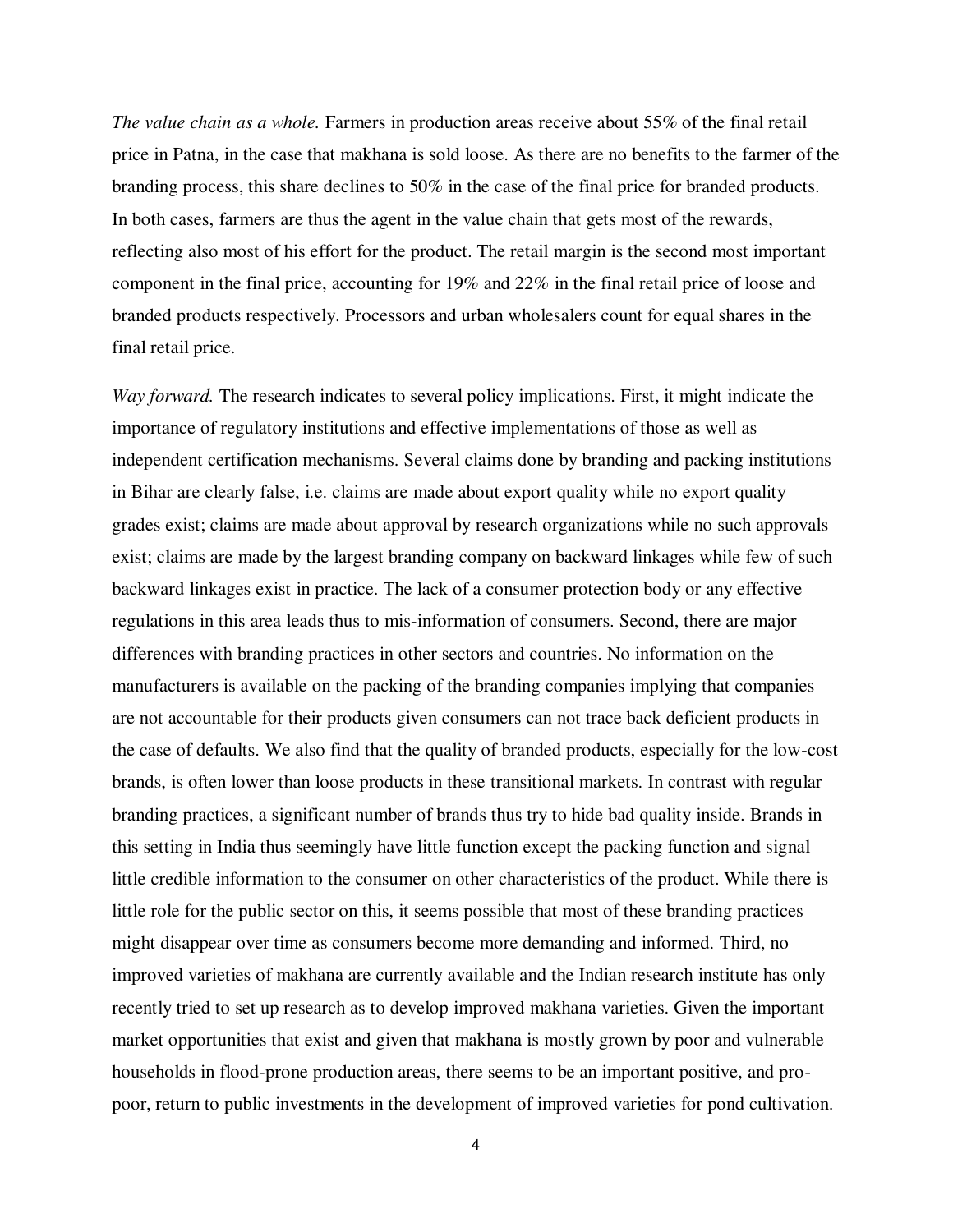Fourth, due to the increased demand, makhana cultivation has endogenously diffused to flooded ricefields in the off-season. This might involve important new opportunities for increased production and seasonal income smoothening for rice farmers situated in these flooded areas. As most research has until now focused on pond cultivation, it thus seems important to better understand these systems and develop improved technologies for these types of production environments taking into account their specific constraints. Fifth, leasing arrangements seem to be hampered by important governance problems and the implementation of better auctions systems and longer leases seem called for as to ensure transparency in the allocations of these leases as well as to ensure better investments because of more secure property rights towards higher productivity of the ponds.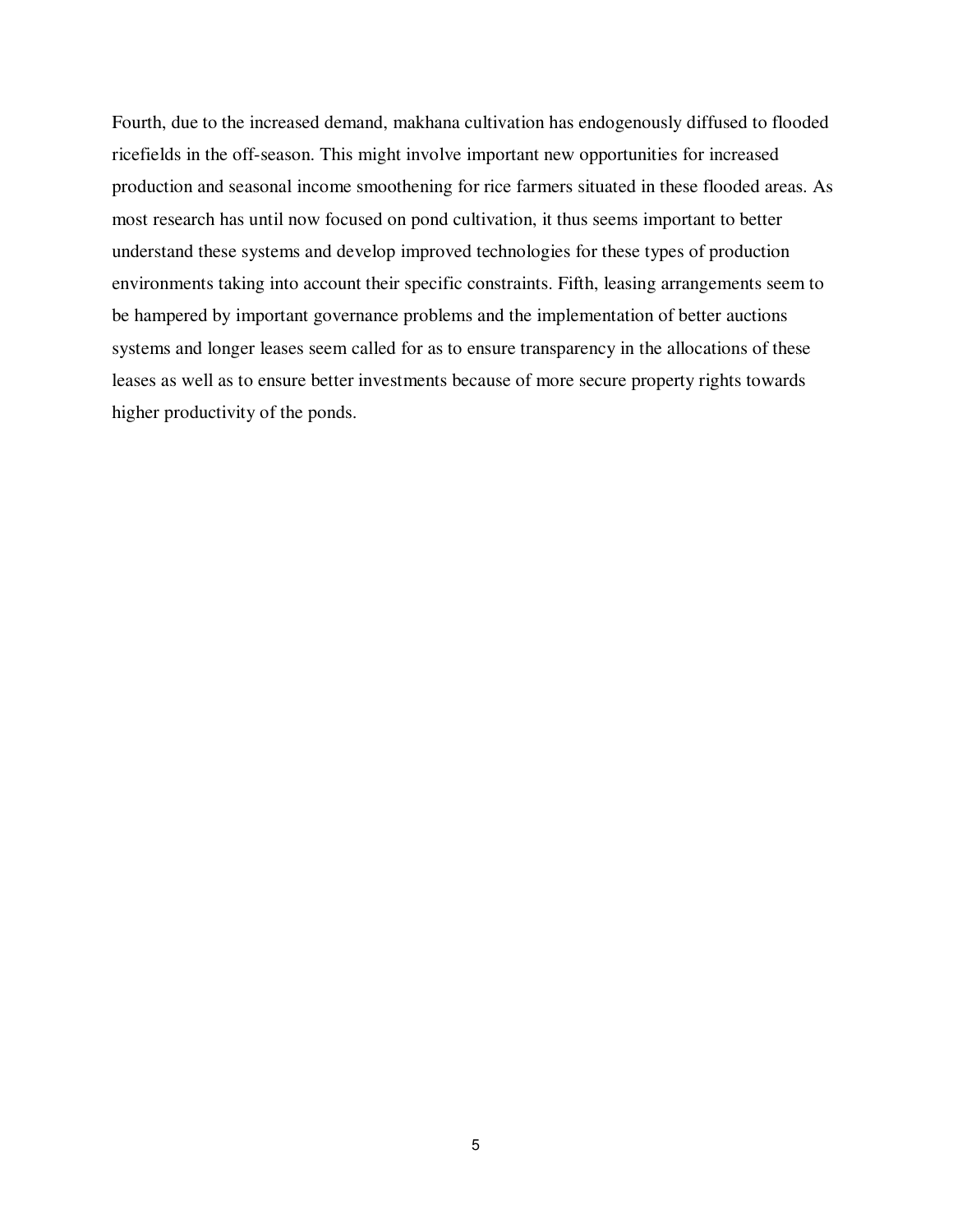# **1. Introduction**

Significant changes are happening in food and agricultural markets in developing countries. The observed changes in Asia concern most importantly the emergence of modern retail in food retail (Reardon et al., 2003) and the increased consumption of high-value agricultural products (Gulati et al., 2007; Delgado et al., 2008). The rapid changes in these markets has led to a large body of research as to better try to understand the impacts of these changes on producers, consumers, and on the food system as a whole (e.g. Reardon et al, 2010; Pingali, 2007; Swinnen and Vandeplas, 2010; Maertens and Swinnen, 2009).

One of the changes in food systems that has recently been documented is the decline of the sales of loose products and the rapid emergence of branded products in food retail in Asia (Minten et al., 2011). For example, the sales of branded rice in traditional markets in Beijing increased by 8% over the course of five years. Given that modern retail has grown at 23% over the same period (Reardon et al., 2010) and given that modern retail almost exclusively sells branded products, the effective importance of brands has even grown more. Similar patterns are seen in other countries in Asia. In a study in Delhi, it was shown that 31%, 70%, and 78% of all rice, wheat *atta*, and mustard oil sold by traditional retailers was branded (Minten et al., 2010). This increasing sales of branded food products is assumed to be an important vehicle to add value to an agricultural product and might have important impacts on consumer and producer welfare (Berges-Sennou et al., 2004). It might have especially a lot of appeal for market development in developing countries (e.g. Anholt, 2005).

While these branded products in developing countries are emerging rapidly, few studies have however looked empirically at how this branding works in domestic markets of developing countries, what the effects are in local retail markets, who is selling and buying these products, who benefits from the branding, and what the effect is on producers. The available studies on branding in developing countries have looked at the switch from manufactured labels to private retail labels, often linked with the emergence of modern retail (e.g. Reardon et al., 2004) or at the effects of brands for export markets in developed countries (e.g. Ponte, 2002). However, there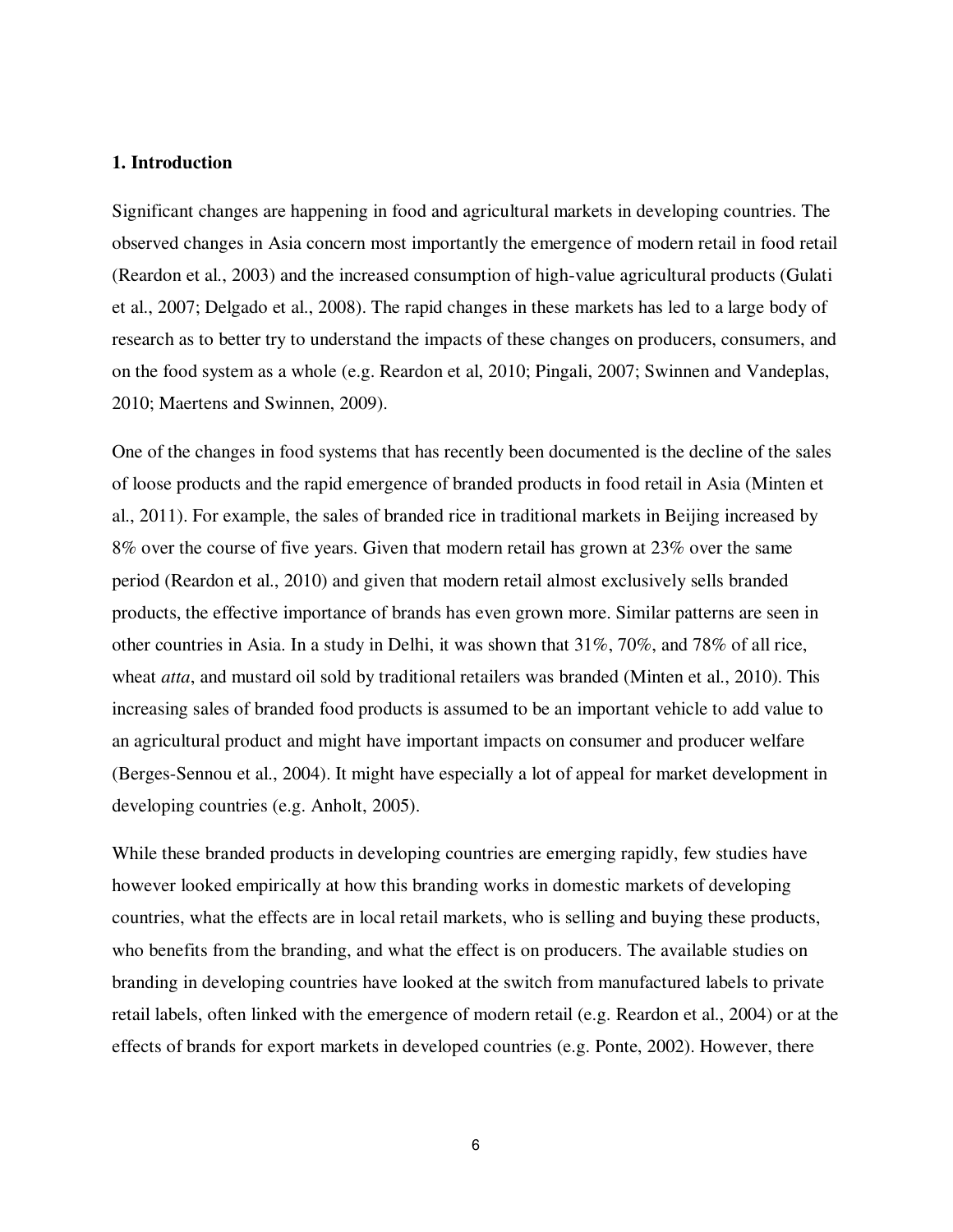are more dynamic changes going on in these markets on top of linkages with modern retail that researchers in agricultural market development have not yet looked at.

We present here the case study of makhana in Bihar, one of the poorest states in India. Makhana, or gorgon nut, is an interesting product as it is almost exclusively commercialized in this state and branding and packing for this crop was not started until recently. It is thus a unique case study on the development of brands in poor settings and its impact on the value chain. We find that branding has diffused rapidly in this market. In a five year period, branded products for this product increased from 25% to 50% of the total market. These branded products are sold at significantly higher prices than loose products. Two types of brands can be distinguished, i.e. low-cost and high-cost brands. Low-costs brands focus exclusively on attractive glossy packing with little consideration for quality. Investments, but profits as well, are small. The high-cost brands pay attention to quality beyond packing, invest in advertisements and promotion, explore options for value-addition, and employ specialized salesmen. Despite different claims by the high-cost brands, there are little direct benefits to the farmers from the emergence of these brands. However, farmers might benefit indirectly because of the expanding product demand.

The contributions to the literature are several. First, this is the first study that documents based on survey results the fast emergence of brands in food retail in India. Second, a typology of brands in such developing markets is made. We show that branding practices are often misleading for the consumer by most of the brands. Third, we implement a unique survey set-up where surveys were fielded for all agents in the value chain. By using such a methodology, we are able to document where costs and benefits of the emergence of brands occur.

The structure of the paper is as follows. In Section 2, we present a conceptual framework as to understand the potential impact of the emergence of branding in food markets. Section 3 provides some background information on the product studied. In Section 4, the data collection methodology is discussed as well as some descriptive statistics. Results on the prevalence of branding and packing are presented in Section 5. Section 6 analyzes the market structure of the makhana sector. Section 7 then looks at the rewards to branding in the market place. In Section 8, we look at the effect of branding on producers. We finish with conclusions and implications in Section 9.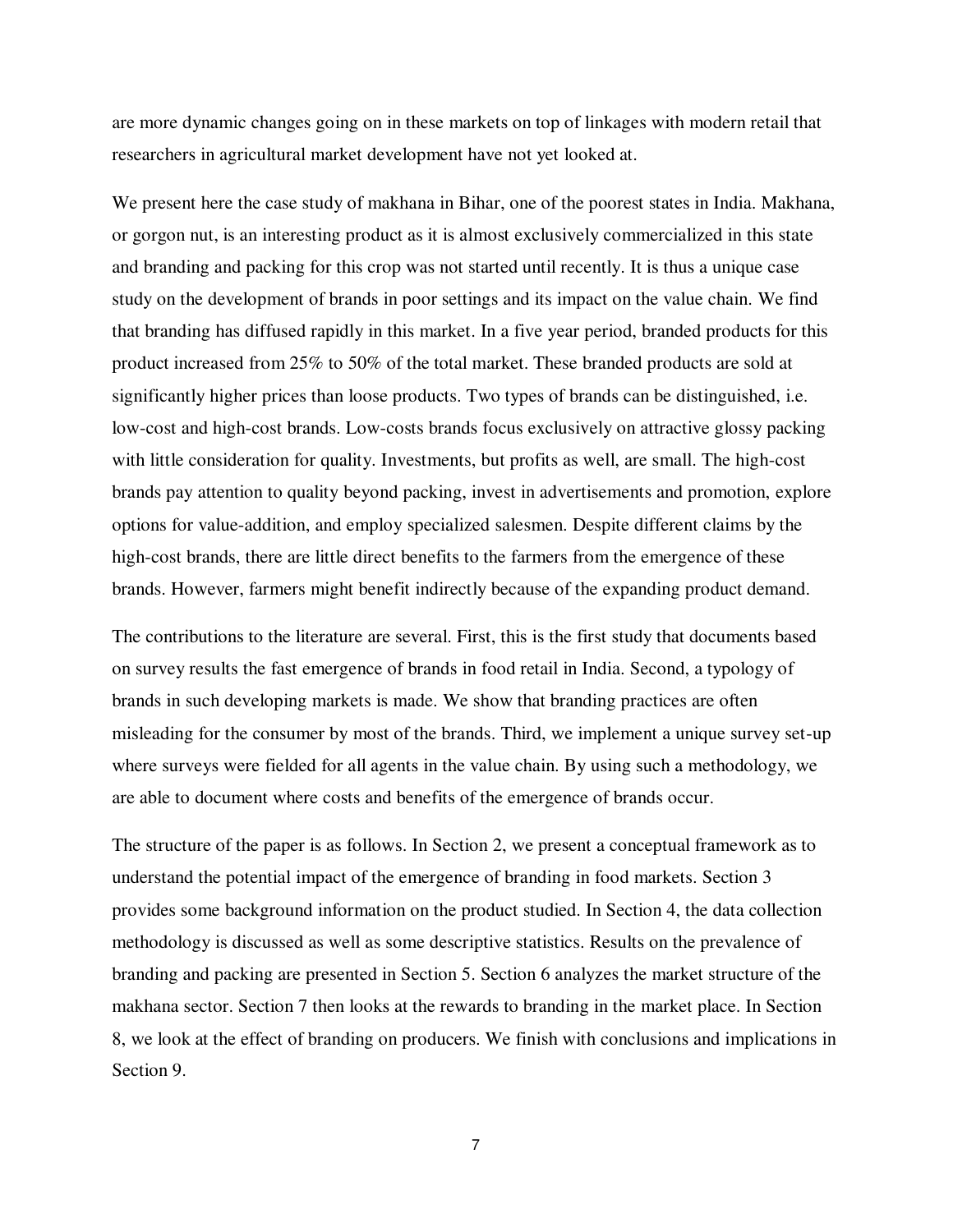### **2. Conceptual framework**

Various drivers are changing food demand in most developing countries. These drivers include, most importantly, (1) urbanization (a larger share of the population in developing countries is living in urban centers; given that population growth in these countries is often high, a rapid increase in the urban population overall is usually seen); (2) income growth (an important increase in average incomes and a reduction in poverty levels has been seen in a number of developing countries in recent years); (3) changing lifestyle and female participation in the workplace (women have traditionally taken care of agricultural production and/or food preparation, but as they are increasingly entering into the urban labor force, they often have less time to spend on these activities); and (4) increasing access to better technologies (these include, at the household level, the spread of refrigerators, microwave ovens, and gas stoves, which allow for the use of different foods and food preparation methods, and at the industry level, access to better food packaging technology—with the rise of Tetra Pak, for example, which has made packaged milk and juices available in mass markets).

These changes have led consumers in developing countries to demand a different food basket: (1) the quantity, per person and overall, that is demanded from urban food markets is increasing faster than in rural areas; (2) the composition of the food basket is different, as better-off consumers often shift away from grains and consume relatively more high-value products such as fruits and vegetables, dairy products, meat, and fish, $<sup>1</sup>$  as well as more processed food for</sup> convenience; (3) there is a demand for more choices per product and a greater variety of food products in general; and (4) consumers in developing countries are also increasingly concerned about quality and safety issues with regard to their food, especially as safety issues tend to be more correlated with nonstaple foods.

The changing requirements of consumers lead to a restructuring of food supply chains. The final food supply chain arrangements are, however, shaped not only by these demand factors. Conditioning factors such as geography,<sup>2</sup> the population structure,<sup>3</sup> the structure of the financial

-

<sup>&</sup>lt;sup>1</sup> This shift is more commonly known as Bennett's law (Bennett 1941).

 $2^2$  For example, Reardon, Stamoulis, and Pingali (2007) show how changes might be strongly related to geographical locations.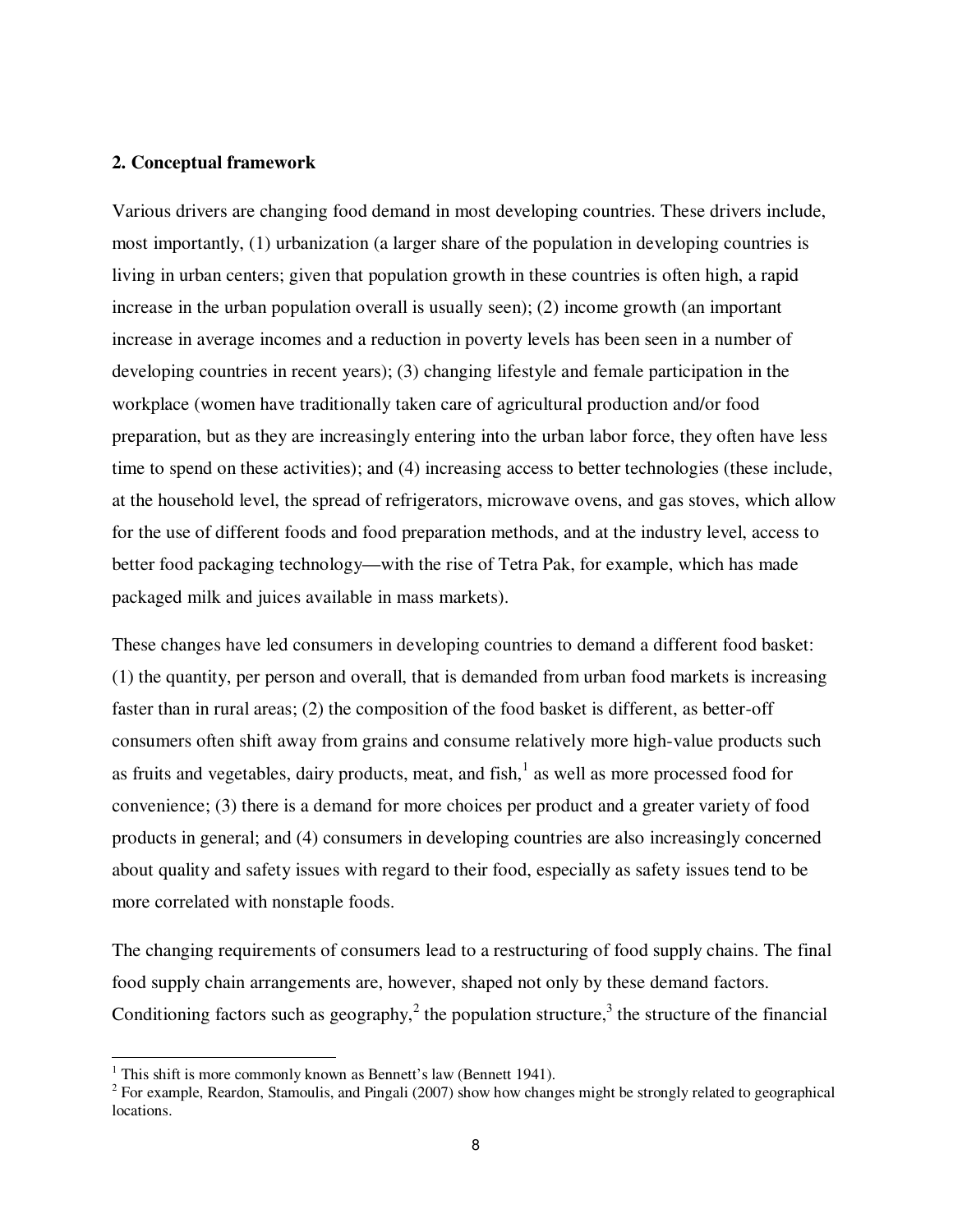sector, and the reliability of the justice system, among others, are important in shaping the final outcome of the chain. Policy factors also play an important role, be it regulation, hard infrastructure, institutions, international trade, or foreign direct investment (FDI) rules.<sup>4</sup>

Changes in the supply chain are ultimately transmitted to the rural producer. His or her production environment and livelihood might change due to the different crops that he or she is required to grow and due to changes in input as well as output prices. Moreover, other types of labor, land, inputs and technologies may be used, and new requirements of the market, including transaction requirements (such as postharvest handling) might translate into additional investments. The producer's behavior is, however, influenced not only by market forces but by nonpolicy conditioning factors and policy factors as well. The rural nonfarm economy will often strongly condition the ability of the farmer to make the requisite investments to respond to the requirements of the transformed supply chain (Reardon, Stamoulis, and Pingali, 2007).

The differential pull and push factors lead to a difference in food supply chains across countries and products—as reflected in different types of institutional arrangements, which range from spot market exchanges to full vertical integration, in which the stages of marketing, transaction, and production are linked through ownership rather than through market exchanges (Swinnen, 2007). These factors will also lead to a different growth path for the modern sector within the food supply chain. Better vertical coordination mechanisms might result in significant cost savings for the firms involved in the modern sector, and economies of scale could potentially lead to lower prices to the consumer, higher prices for the producer, and/or more quantity traded in the sector. However, growth might be constrained by policy factors and conditioning factors, as well as the specific structure of rural supply and urban demand (Swinnen et al., 2008).

The effects of changes in food supply chains - such as branding - on poverty are strongly debated in the literature. Minot and Roy (2007) distinguish four pathways by which they might affect poverty: through a direct effect on farm income, through backward linkages to agricultural input suppliers, by changing wages and employment, and by affecting the food prices faced by consumers.

-

<sup>&</sup>lt;sup>3</sup> Increasing urbanization leads to an increasing scarcity of labor in rural areas and might, through induced innovation, force the adoption of new, less labor-intensive technologies.

<sup>&</sup>lt;sup>4</sup> For a more detailed discussion, see Reardon and Timmer (2007).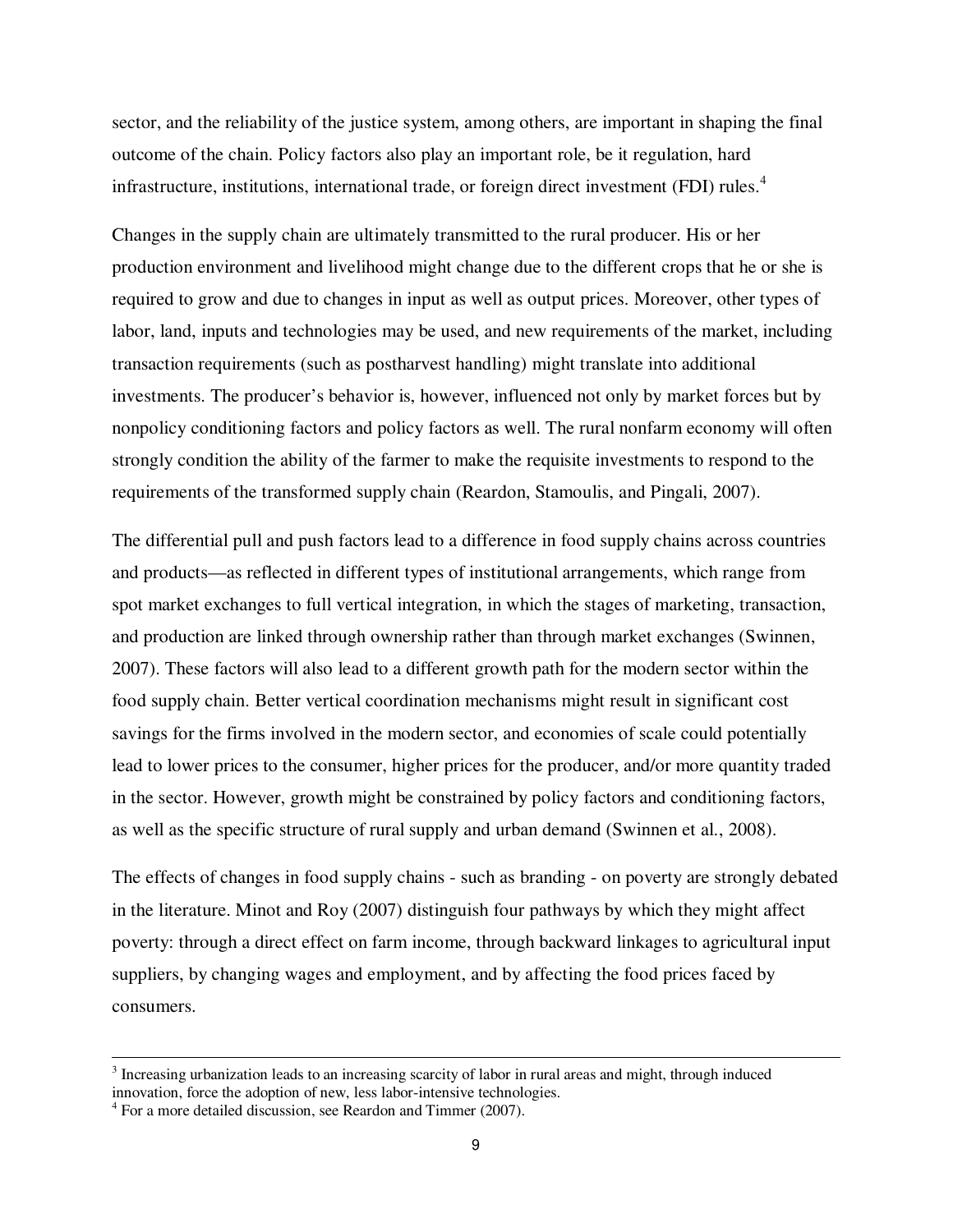First, significant research has examined the effects of these changes on farm income. Higher standards of branding companies might lead to higher technical requirements, which in turn translate into physical investments, human capital investments, more coordination costs, and practice changes at the farm level (Reardon et al., 1999). Minot and Roy (2007) argue that the effects on smallholders in particular depend on five factors, including the relative costs of production, the relative costs of marketing, the agrarian structure, the nature of consumer demand, and the nature of marketing institutions. This theoretical differential effect is reflected in the empirical research on the impact of changes in the supply chain (for a detailed overview, see Reardon et al., 2009).

Second, a few studies have investigated the impact of changes in backward linkages. For example, Kimenye (2002) finds that high-standard green bean production has significantly higher backward linkages with input markets through the increased demand for chemical inputs, irrigation services, and so on. Hernández, Reardon, and Berdegué (2007) and Natawidjaja et al. (2007) find similar results in the cases of Guatemala and Indonesia, respectively. Changes in backward linkages could become more prevalent due to the emergence of branded products. Due to the increased demand, the organization of supply chains for inputs might improve, as urbanproduced equipment and variable inputs might become cheaper because of economies of scale (e.g., von Braun and Kennedy, 1994).

Third, some research has looked at the effect of changing food supply chains on labor markets and employment in the food supply chains or in the agricultural sector itself. Researchers have hypothesized that poverty might be reduced because of the intensive use of unskilled labor in these new supply chains. Some recent studies have found that this impact pathway can be very important in developing countries (e.g., Barron and Rello, 2000; Maertens and Swinnen, 2009; McCulloh and Ota, 2002; Jarvis and Vera-Toscano, 2004).

Fourth, food prices in rural as well as urban areas might be affected due to the transformation of the food economy. This might be partly due to changes in demand for quality as prices for products of the same quality go up due to higher demand, or higher qualities are delivered that fetch a higher price overall. Food prices might be different for branded products compared to traditional loose and unbranded products.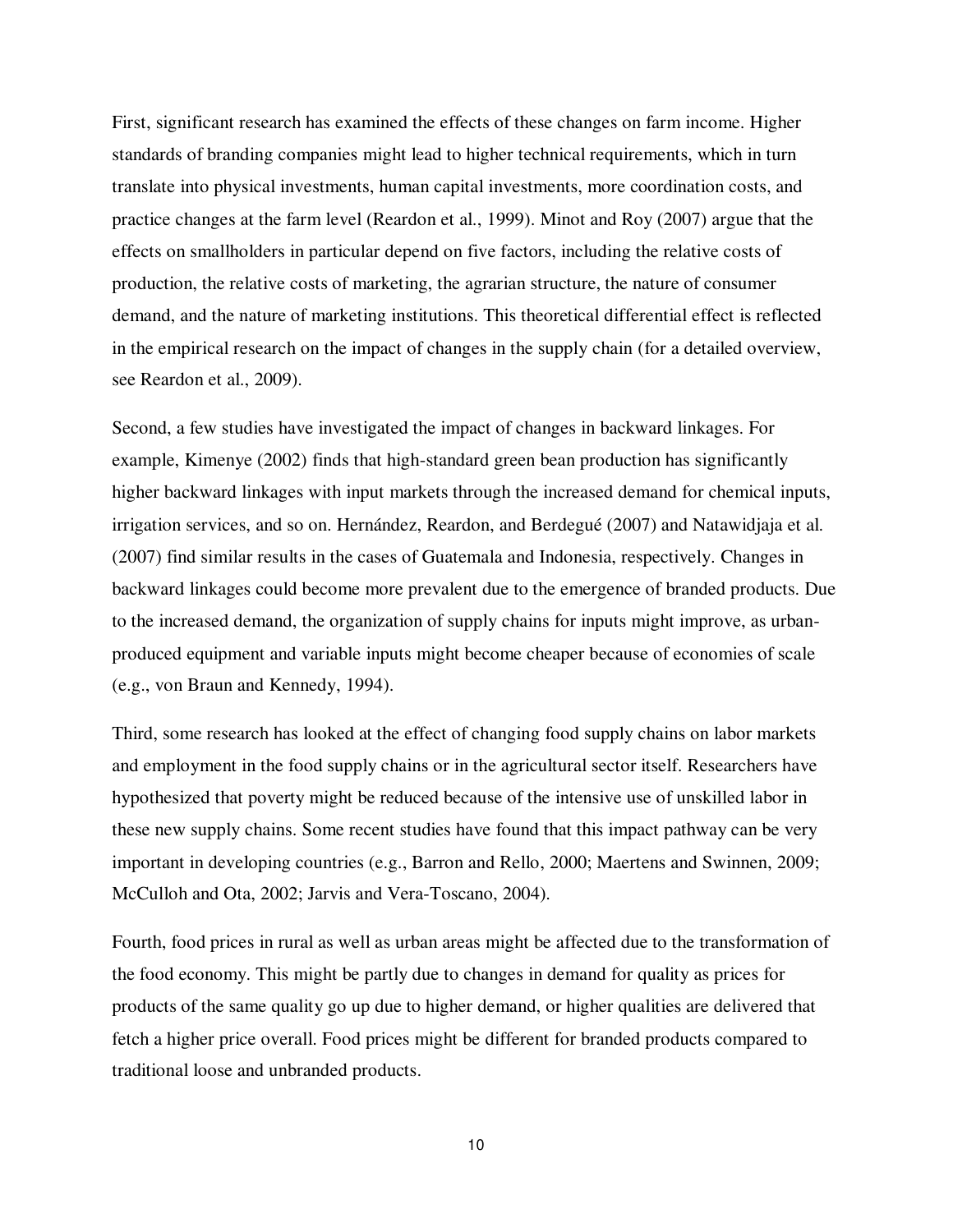#### **3. Background**

Makhana or gorgon nut is an aquatic crop that is largely grown in Northern India.<sup>5</sup> Though makhana is also found in wild form in China, Japan and Russia, India is the only country where makhana is cultivated as a crop, mainly in the states of Bihar and some parts of Assam (Mishra et al., 2003). It is estimated that Bihar accounts for more than 80 percent of total makhana production in the country and that makhana production takes place in 20 out of its 38 districts. Makhana as a crop can be cultivated in any pond that is shallow and stagnant. However, localized expertise of makhana cultivation has cast doubts on its propagation beyond its traditional territory, Northern Bihar and lower Assam. Makhana has shown important production increases in the last decades and makhana cultivation has, endogenously without public research or extension intervention, spread to ricefields that in the flooded off-season can be used in some districts in Bihar for makhana cultivation. It is estimated that while makhana cultivation done in ponds accounted for 90% of total production 10 years ago, 65% and 35% of current production comes from ponds and ricefields respectively.<sup>6</sup>

In those areas where makhana cultivation is done, it is estimated that about 10 or 15 village ponds are in use. The majority of these ponds are owned by the government and leases for shortterm use are auctioned by the fishermen's cooperative society. However, a number of ponds are in private hands. Most of the cultivation is done by the *malla* caste (Mishra et al., 2003). Average production levels are estimated to be around 0.85 tons per acre but the highest yields can go up to 2 tons per acre. No improved varieties for makhana are currently available and higher makhana yields can only be achieved by improved pond management, especially the application of organic matter in the pond as well as irrigation.

Makhana cultivation is characterized by a strong seasonality. To avoid decline in quantities harvested, clay should regularly be removed from the ponds (usually every three or four years). This is usually done during the months of October and November. Sowing of the new crop then takes place in the months of January or February and germination happens after 30 to 40 days. In the case of commercialized makhana cultivation, young seedlings are transplanted from nurseries to the ponds or rice fields. Such transplanting, as in the case of rice, usually leads to higher

j

<sup>&</sup>lt;sup>5</sup> The states of Bihar, Manipur, Orissa, Jammu and Kashmir and lower Assam.

<sup>&</sup>lt;sup>6</sup> Personal communication, Dr. Jha, Director, Research Centre for Makhana, Dharbangha.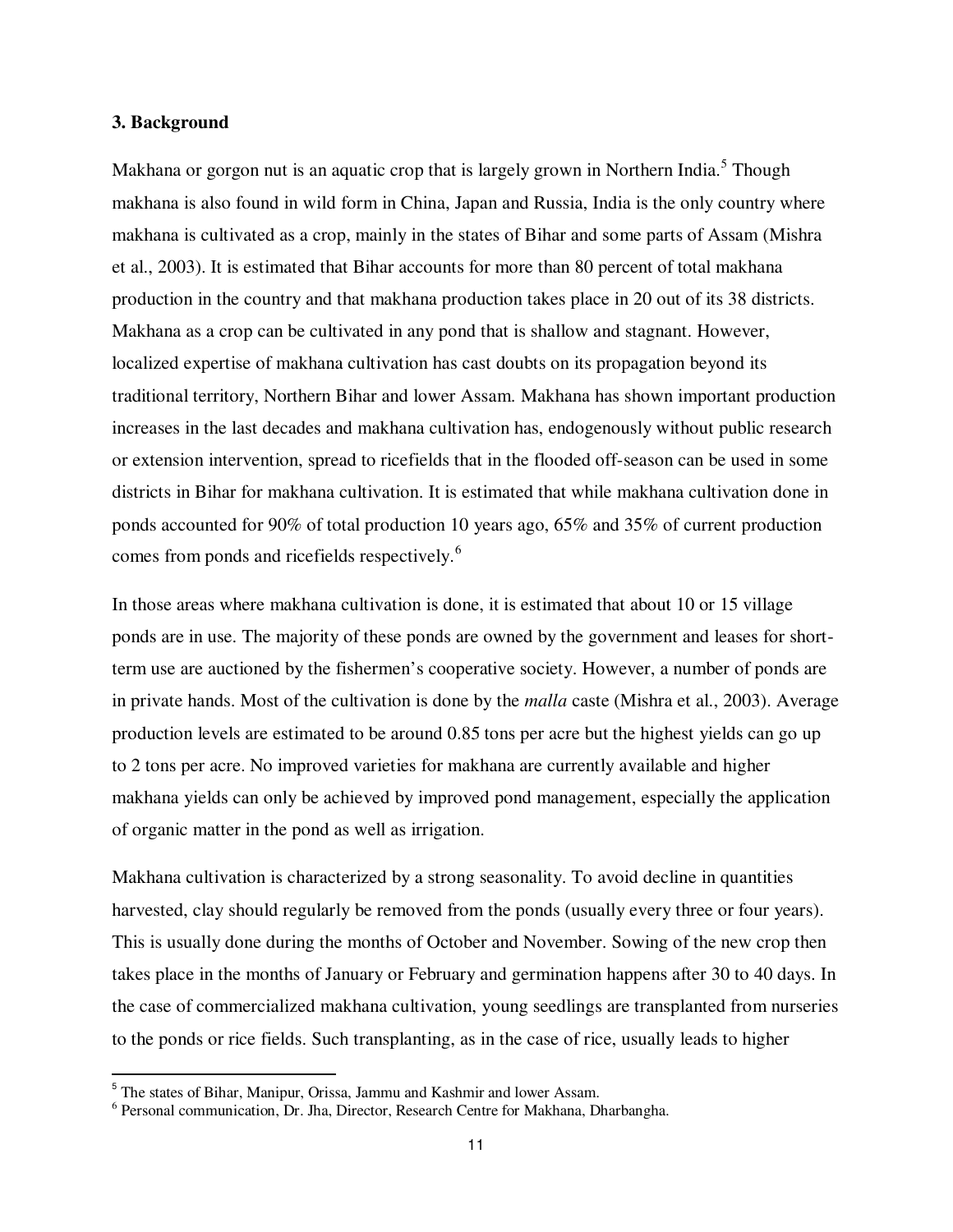yields. Makhana harvesting usually starts at the end of July and can go up until the end of September or the beginning of October. Harvests are often done in different intervals (up to three harvests) with the first harvest being the biggest one. The processing of the harvested makhana seeds into makhana pop might then go on until December. A pre-condition for the processing to start is that seeds need to first dry for about 10 days or so.

Makhana pop has several uses. It is a highly relished food taken as namkeen, kheer, curry, etc. (Mishra et al., 2003). Makhana further holds special importance in cultural and social life of Bihar. It is considered obligatory for brides' parents to send makhana to the house of the groom to serve the latter's family before the marriage. It is usually eaten with betel and betel nut. It is also used as a part of final rituals in case of death.

# **4. Data**

# **4.1. Data collection**

Surveys were implemented with funds from the National Agricultural Innovation Project (NAIP). One of the components of this project aimed to improve agricultural performance, and more particularly so in disadvantaged districts of India. Based on several indicators (agricultural productivity per worker, agricultural wage rates, and share of the scheduled caste/tribe in total population), 150 districts were thus assigned to the 'disadvantaged district' status by the Planning Commission of India. The NAIP project in Bihar had activities in four of these disadvantaged districts. The one district where makhana production was important, i.e. Darbhanga, was subsequently selected to field the surveys. It is estimated that about 30,000 to 40,000 people are involved in the makhana sector in Darbhanga. The total makhana area cultivated in Dharbangha amounted to about 1200 hectares in 2009. This compares to a total of 15,000 hectares in Bihar. Increasing commercialization has been noted over the years. While before the 2000s, only a tiny share of makhana was exported outside the district, it was estimated in 2009 that almost 60% is sent outside the district.

In preparation of the survey, we implemented extensive key informant interviews with several people in the value chain. We also had several talks with the manager of Shakti Sudha, the largest processing company of makhana as to understand their procurement, processing, and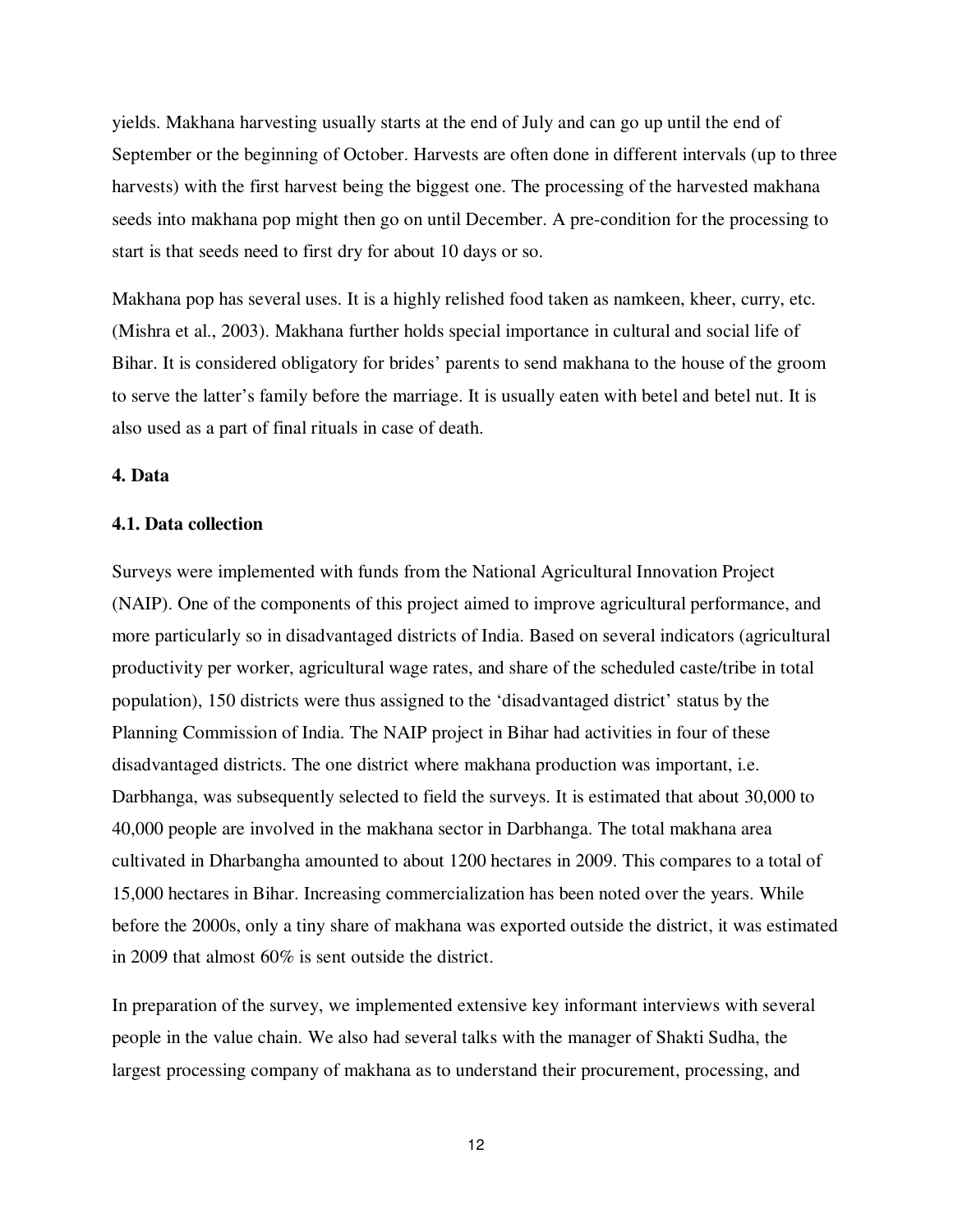sales practices. The information collected in this stage helped then in the design of the survey instruments.

Different types of surveys were set up in the beginning of 2010 as to understand the value chain. They included surveys with makhana producers and a village survey, wholesale and retail trader surveys, and a processor survey. Extensive key informant interviews were conducted before the fielding of the surveys in the middle and end of 2009. The initial idea was to study the impact of direct procurement of Shakti Sudha Industries on producers in the local communities. However, despite multiple attempts with the manager of the company as well as with local traders, we were unable to track down its suppliers from the villages in the makhana producing block (Manigachi) where the company was active, inside the selected district as well as outside it. This indicated that the company did not have these downstream activities (anymore?) that it claimed to have in place earlier or, more likely, that it never had the claimed procurement practices in place at least on a large-scale. When this information was available, we followed the sample procedure as follows.

In the selected district, twelve makhana producing villages were randomly selected. In each selected village, a village questionnaire was implemented. In each selected village, a census of households was conducted to enumerate all the makhana producers. Each household was asked questions on their total area of ponds and makhana cultivation. From all the makhana cultivators, 18 households were randomly selected. For all the selected households, a detailed household survey was conducted. 217 makhana households were effectively interviewed in total, one above the target of 216, i.e. 18 households\*12 villages. In each selected village, 2 makhana processors were interviewed as well.

We implemented the survey of makhana retailers in 50 colonies in the city of Patna. The city of Patna has 72 wards. Ten wards were randomly selected and then five colonies in each of those 10 wards. A complete census of retailers that were selling makhana was done in each colony. A survey was then implemented with four retailers randomly chosen from the census list. In total, we interviewed about 150 retailers, lower than targeted as in some colonies not enough retailers could be found. Simultaneously, a wholesale questionnaire was implemented with all the wholesalers in Patna (a census of the wholesalers) and in the rural production areas where the producer survey was being fielded and with a small number in Delhi.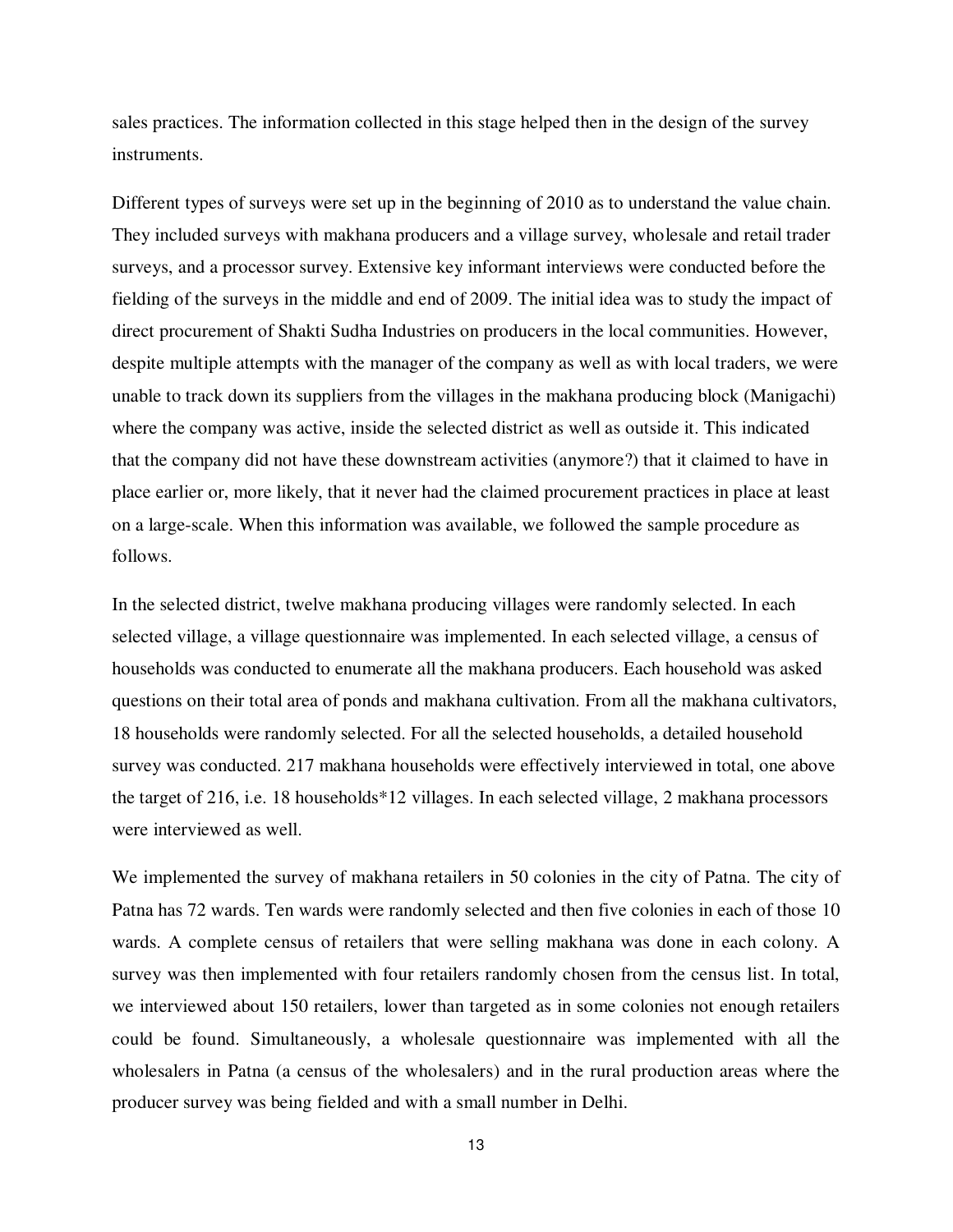#### **4.2. Descriptive statistics**

Table 1 presents the descriptive statistics of the interviewed makhana farmers. The average age of the head of household is 49 years. Head of households are all male and 93% of the households belong to the *malla* caste. While some key informants indicated that other farmers than the *malla* caste were often cultivators of the pond while the role of the *malla* caste – the traditional producers and processors of makhana - was reduced to wage labor for makhana production, this is thus not borne out by our data, at least in the survey area. The size of an average household would be slightly above 7 members. Two-thirds of the producers are member of a fishermen cooperative society but only very few are members of any other farmers' organization.

The households involved in makhana cultivation are relatively poor, even for Bihar standards, as seen by several indicators (Table 1). First, 48% of the heads of households are illiterate. Second, more than two-thirds of the producers are holders of a Below the Poverty Line (BPL) or Antyodaya card, both indicators of severe poverty. Third, 60% of the producers interviewed described themselves as poorer than the average household in the village. One quarter even selfreports to be among the poorest in the village.

#### Table 1: Characteristics of makhana farmers

The average number of ponds cultivated by the household is 2.1 (Table 2). While almost half of the farmers only cultivate makhana in one pond, 13% of the households reported to cultivate more than 3 ponds. The average pond area cultivated per household is 4.8 acres. Further questions were then asked on makhana cultivation in the year 2009. The average production per household was 3.1 tons or about 635 kgs per acre. Most of the marketing of makhana was done in the form of seeds and only a minority of the farmers (32%) sells the processed makhana (popped makhana). During key informant interviews, there were regular complaints that harvesting and processing was delayed because of limited processing capacity or timely availability of labor, leading to deterioration of the product. However, that seems to be a minor problem in practice. Only 12% of the producers delayed harvesting when seeds were already ready and the average number of days that seeds were kept between harvesting and processing was 5 days. The time in between was mostly required for drying of the product. 27% of the producers evaluated that the quality of seeds deteriorated during drying. Of these, all believed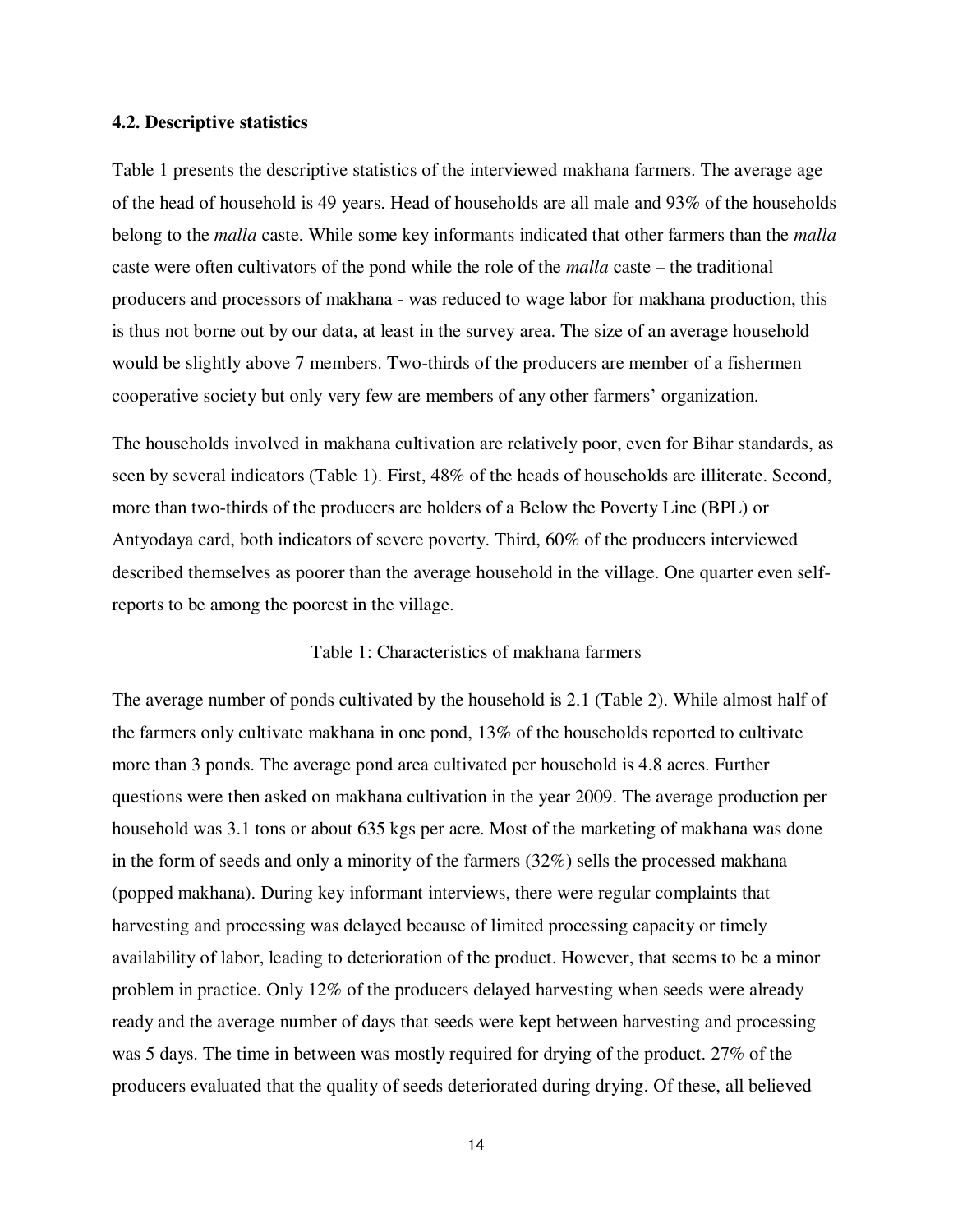that the quality of pop would have been better if processed earlier. More than a quarter of the producers thus seemingly suffered losses because of late processing.

Table 2 further presents information on general characteristics of the cultivated pond. About half of the ponds are located in the same village where the cultivator is living. The average area of a pond is 6.9 acres. However, the average area is high because of some large ponds in the sample, as the median area is only 2.5 acres. The average area cultivated by the interviewed household in the pond is 2.2 acres. In the majority of the ponds (64%), there is only one cultivator per pond. An average cultivator reported one incidence of flood and one incidence of drought in the last five years (in both cases, the makhana plant cannot grow or does not reach its full potential). Few people own and cultivate a pond themselves, i.e. for only 13% of the ponds was the owner also the cultivator. 87% of the ponds were subject to a lease. However, the need of a lease did not preclude people to cultivate for a long period on the same pond, as the average years of cultivation of that pond was as high as 14.

#### Table 2: Information on makhana cultivation and pond characteristics

More detailed information was then asked on the leasing process. The average length of the lease was 3.1 years (Table 3). 55% of the ponds had a lease of 2 to 3 years. In only 4% of the cases was there a lease that was longer than 5 years. On the other side, 20% of the ponds only had a lease for that particular year of the survey. Three quarters of the farmers further indicated that the length of the lease could be extended after the current lease expired. In contrast with the general perceptions, or with situations in other districts in Bihar, leases with private owners are most prevalent and accounted for 63% of all the leases. Cooperative or government ownership was as high as 37%. Only a small percentage of the farmers reported that they obtained the lease through an auction and it thus seems that most deals are settled directly one-on-one between cultivators and owners (for government ponds, the requirement is to go through auctions). In the majority of the cases, there is no family relationship between the secretary or the owner of the pond. This reflects the importance of private ponds in this area as almost all the respondents agree with the statement that you have to be a family of the secretary of the fisherman's cooperative society as to be able to obtain a lease to a government pond. This is an important finding given that rates for these government ponds are often leased much below market rates (91% of the households agreed with that statement). Almost all farmers pay a fixed fee for the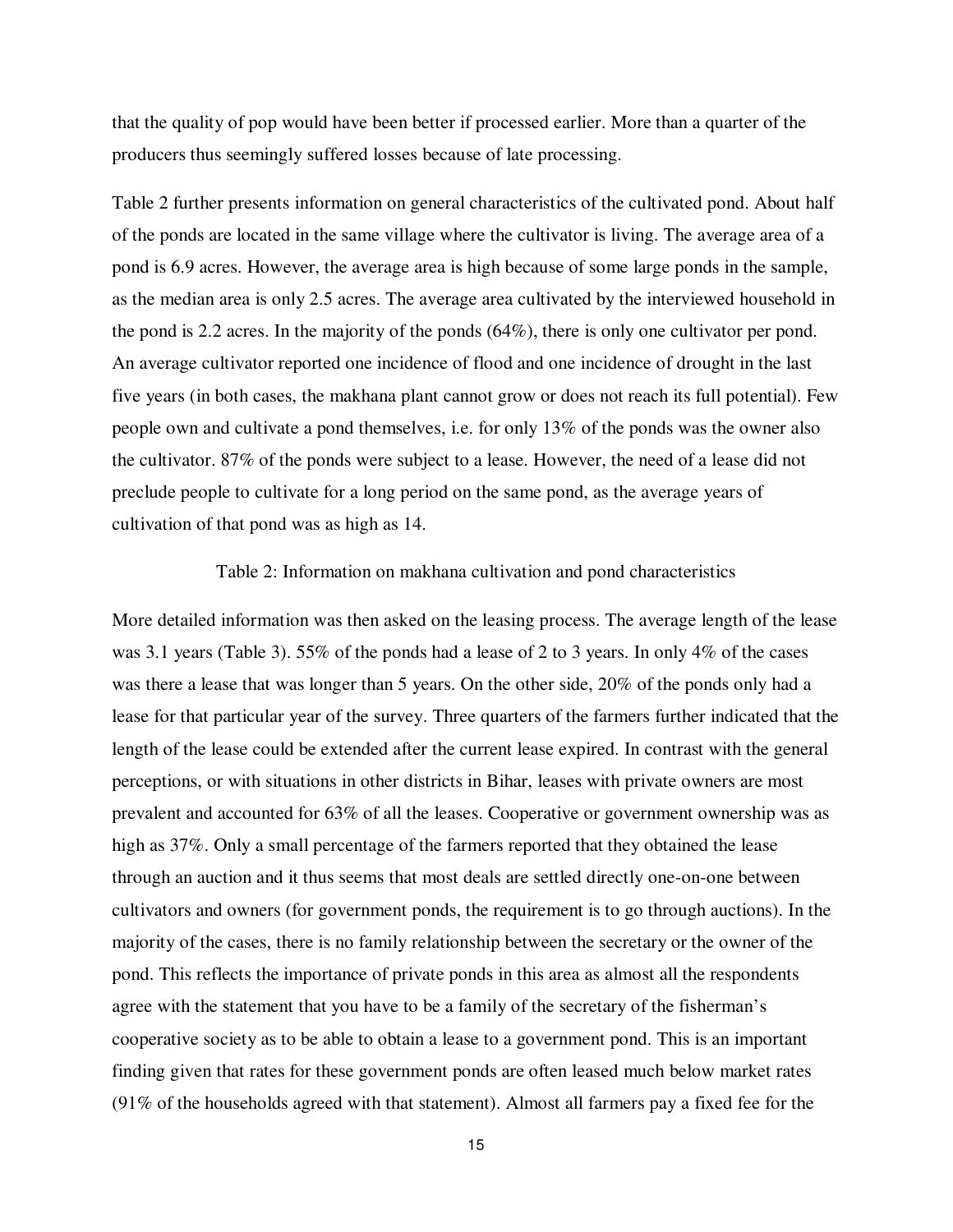leasing of the pond and sharecropping is little practiced. Farmers do realize the importance of the set-up of these leases and the majority of the farmers agree with the statement that in the case that leases are longer, makhana production increases because of more care and investments in the ponds.

# Table 3: General and leasing information of ponds

The average production of makhana seeds per pond was 1.57 tons in 2009 in particular (Table 4). This was about 18% lower than the expected harvest level during the cultivation period, possibly driven by incidences of floods and droughts as 12% of ponds were reported to have suffered from floods and another 12% from droughts. The Table further shows input use and technology adoption for that pond. Only a low number indicate that they practice cleaning of clay in the ponds (every three or four years). In contrast, transplanting is now widely used and more than three-quarters of the cultivators indicate that they practice transplanting of the makhana seedlings (in contrast with broadcasting). The NAIP project, through the Research Centre for Makhana, is heavily involved in not only improving makhana cultivation but also to extend better alternative income generating activities related to the pond as these can be important for the livelihoods of these farmers. Almost 40% of the makhana cultivators indicate that they also cultivate fish on top of makhana in their ponds. 8% reported that they grow fruit trees on the boundaries of the makhana ponds.

Table 4 shows that most of the monetary inputs in the production process are related to payments for labor use. These costs account for 60% of total monetary production costs. It is estimated that about 63 man-days of labor are used in a pond (except for the harvest). 53 of those days are used as hired-in labor and only 10 days are own labor. Non-labor monetary input costs amount to 3,408 Rs per pond. Three major activities account for the majority of input costs, as well as labor use, i.e. cleaning of the pond, gap-filling or thinning, and irrigation. Harvest activities are not shown in Table 4. The general practice is that harvesting is done in different intervals and that workers are paid per kilogram of seed harvested. As the quantity that is harvested is going down at each interval and as the required efforts are usually larger, the hired labor is typically paid a higher share of the harvest in the second and third round compared to the first one.

Table 4: Makhana production and input use in 2009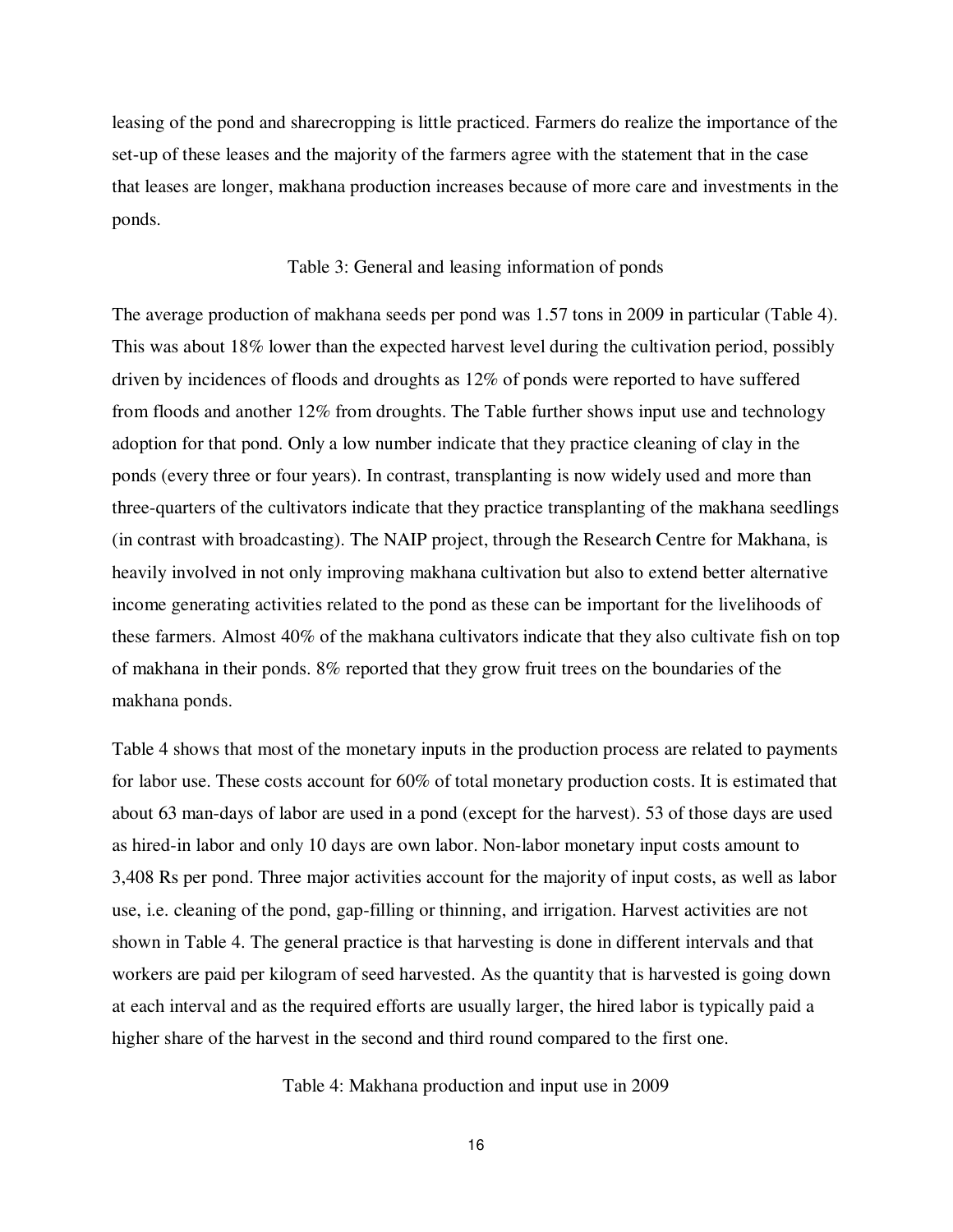Table 5 shows descriptive statistics on characteristics of the different value chain agents on top of the farmers that were interviewed in the value chain study. First, we interviewed 36 processors. The average processing capacity of these processors is about 68 tons of makhana seeds per year. Most of the processors have been doing this job for a long period, i.e. 24 years. As the job requires very specific and hard to master skills in the popping technique, processors often have to go through years of apprentice often with family members before they effectively master the skill and are able to achieve high popping rates. <sup>7</sup>The required investments for processing are limited and investment levels are as high as 6,986 Rs (i.e. 155\$). Processors declare that they are able to achieve a conversion rate of 40 kgs of pop out of 100 kgs of seed. The percentage of lava, the best quality of pop, in total popped quantities is estimated at 78%.

Second, 24 wholesalers were interviewed in different markets, i.e. 57% in Patna, 26% in the production areas (Dharbangha and Madhubani), and 17% in Delhi. Wholesalers declare to procure on average about 7 tons per week in the beginning of the harvest period, i.e. July to September. This increases then to an average of about 11 tons per week in the period of January to March. Compared to the procurement numbers five years ago, we see a doubling of the procurement quantities by these wholesalers, possibly indicating the fast growth of the commercial makhana sector (as indicated by several key informants). The number of suppliers that they procure produce from also shows significantly seasonal movements, in line with the increased quantities. While the average number of suppliers is as high as 11 in the period of July-September, this increases to 17 in the period January-March.

Third, 154 retailers were interviewed in the city of Patna. Only some retailers are street hawkers and most of the makahana is sold by *kirana* stores, i.e. mom-and-pop stores (97% of those interviewed). The quantities that are sold of makhana are low and amount only to 5 kgs per day per store and stores declare that this product makes up just over 4% of their sales and profits. It is thus clearly a minor product in the sales portfolio for most of these stores. Values on asset values and working capital are shown at the bottom of the Table 5. They show that most retail stores are rather small operations, i.e. the average value of assets and working capital are evaluated at 1,100 USD and 2,600 USD respectively.

-

 $7$  The Research Centre for Makhana has developed a first proto type machine to allow for mechanical processing. However, the rates of popping that are achieved are significantly lower than those of manual processing.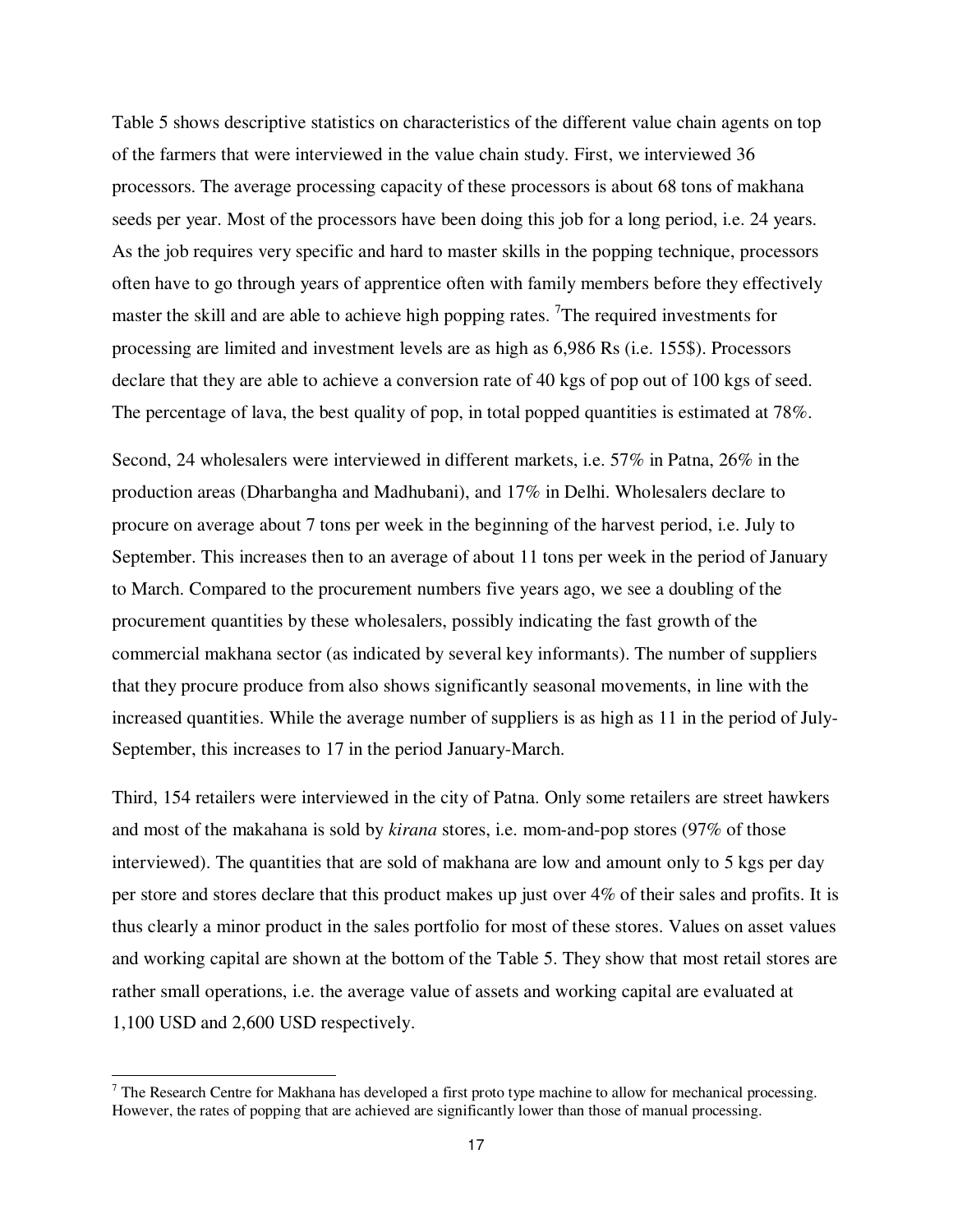Table 5: Descriptive statistics agents value chain surveys

### **5. The prevalence of branding and packing**

While seemingly little has changed on the production side, we note however important changes upstream, especially related to packing and branding practices. Table 6 shows the importance of branded and packed produce in the current sales. 96% of the interviewed wholesalers report that they are currently selling branded and packed products. Branded products now account for almost half of their total sales. This compares to only 23% five years ago. The rather recent takeoff of branded products is further illustrated by the year that these wholesalers started selling branded produce.<sup>8</sup> While almost all wholesalers are selling branded products now, only 27% was doing so before 2004. A large number of wholesalers (45%) started selling branded products in the years 2004-2005, the apparent year of major take-off. There is thus a fast emergence of these branded products in this sector and this begs the question on how this branding process works in practice. Wholesalers were asked on the importance of branded products in their sales as well as in their procurement. The numbers show that branded products are twice as important in sales as in procurement, indicating that a large part of the branding is done by these interviewed wholesalers themselves. However, it also indicates that at least some wholesalers buy branded products and then re-sell them.

#### Table 6: Importance and emergence of branding as reported by wholesalers

Wholesalers were asked further detailed questions on each branded product that they were selling at the time of the survey (Table 7). Despite the rather small market and the recent start of brands, the results show that there are a large number of brands out there. 33 brand names were found in total. There are no clear large market leaders and the most frequent observed brand, Swagat, accounted for only 13% of all the brands found.<sup>9</sup> Of all the brands on sale, 31% were packed by the wholesalers themselves and a quarter of the branded bags were sold exclusively by that wholesaler.

The bags contain in general 250 mgs of popped makhana (97% of the brands). The type of makhana found in the bag is usually a mix of qualities and in only a few cases, it is indicated that

j

<sup>&</sup>lt;sup>8</sup> This statistic was only calculated for those wholesalers that had been in business for a long enough period.

<sup>&</sup>lt;sup>9</sup> Ramaswami et al. (2009) found similar results in the proliferation of brands in cotton seed markets in India.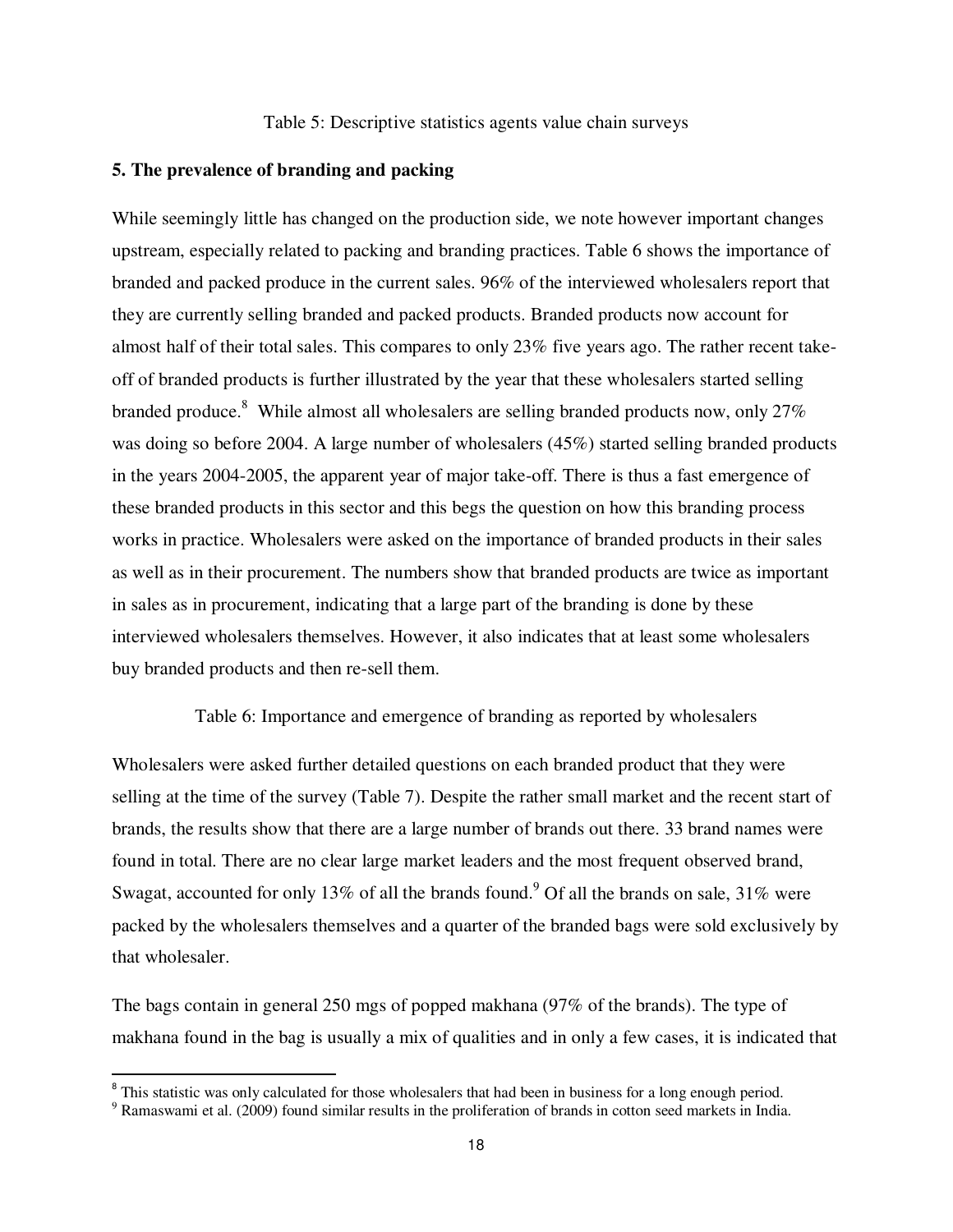only the best quality *('lava'*) is in the bag (9% of the bags). Quality assurance is often done at the level of the wholesaler himself (35%). There is not clear homogeneity in the quality per bag. While 48% of the same brands are reported to show no difference in quality, 38% and 13% show 'a bit' and 'a lot' of difference in quality respectively. Further information was asked on the information given on the bag. In 80% of the brands, the exact weights were printed on the bags. However, most other information that typically goes with branding was not available. Only 16% of the bags provided an expiry date. In none of the cases, the exact address of the manufacturer or the maximum retail price was printed. In 5% of the cases, the telephone number of the manufacturer was given. In case a customer was thus not satisfied with the product, it would be hard for him to trace back the company where the product was made.

Table 7: Description branding practices

# **6. Market structure**

In traditional makhana markets, four quality types of pop are distinguished, i.e. *lava*, *murha, turi*, and mix. The differences in quality are almost exclusively linked with the size of the pop. Makhana transactions in these traditional markets are done in gunny bags. These gunny bags are standardized in size and the weight of such a gunny bag is indicative of the quality of makhana. If makhana is processed well, makhana pops are larger and weigh less and a low weight of a bag is thus an indication of good quality. The general rule of thumb is that a bag of 8 kgs is an indication of high-quality lava makhana and a bag that weighs more than 10 kgs contains mostly lower quality makhana.

The previous section has shown how the branded products done by wholesalers themselves have taken off in recent years. We will call this the low-cost branding from here onwards. Table 8 documents some of the costs and benefits from this branding process for the wholesalers that do so. Different activities are needed to do the packing and branding process. They involve the purchase of designed bags and bagging. Half of the wholesalers buy empty branded bags. While some of these bags are made in the production area Dharbangha itself, the majority however are ordered from specialized manufacturers in the cities of Kanpur or Delhi. In 18% of the cases, the design of the bag was done by the wholesaler himself. If not, the costs of the (outsourced) design amount to a one-off investment of 22,000 Rs. The average cost per empty bag is 2.1 Rs. Almost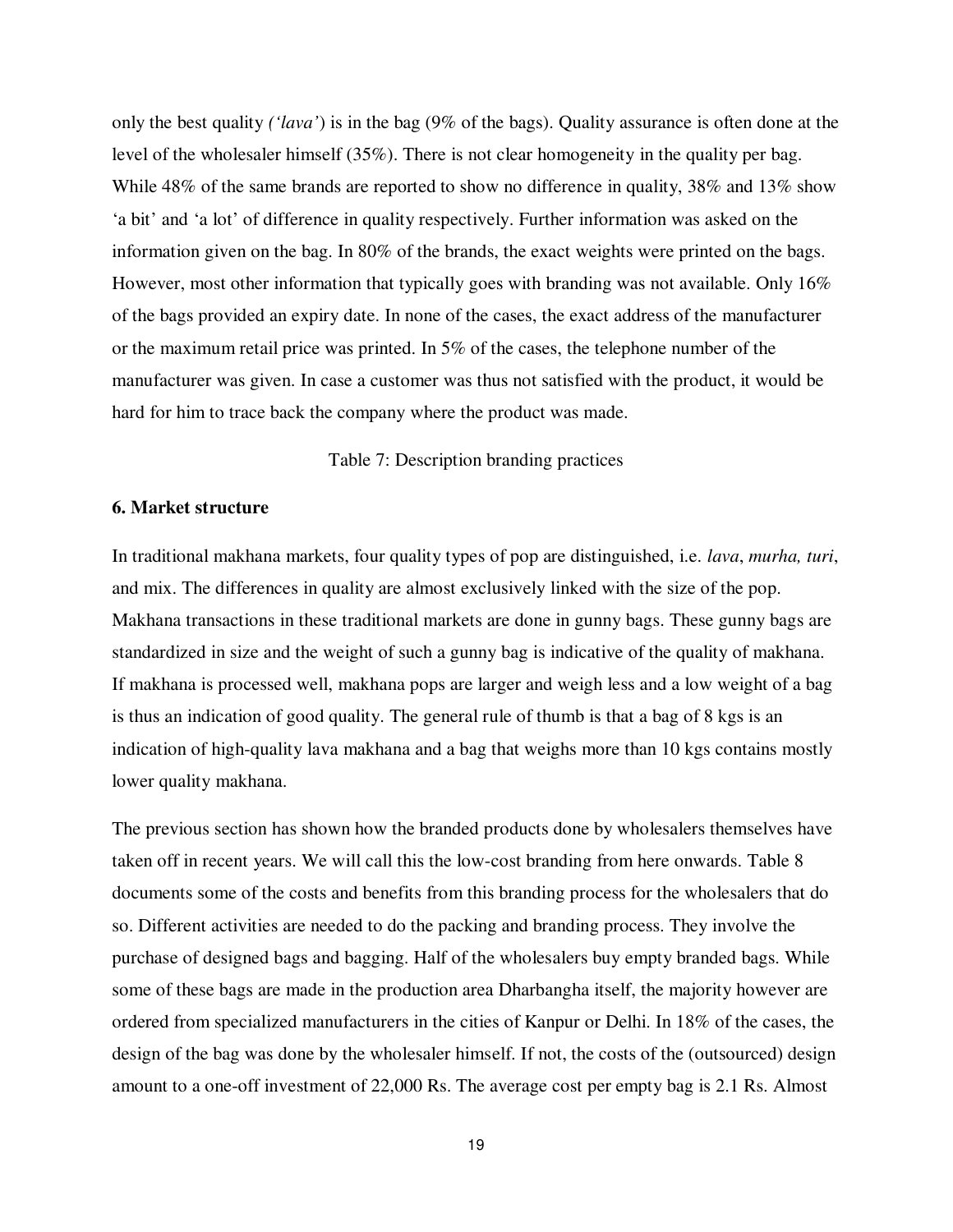half of the wholesalers (47%) report to own a packaging machine. The investment costs of such a machine are minimal as the reported price is 1,862 Rs (or 41 USD). The labor costs involved in filling up and the sealing of the bags amounts to 0.4 Rs. The overall variable costs for packing are thus 2.5 Rs per bag or 10 Rs per kg (as bags are mostly 0.25 kg). Wholesalers were asked at their level to evaluate the benefits from the packing and branding process. They estimated that if the products that were in the bags were sold loose, they would be able to obtain a price that is on average 15 Rs lower than when bagged and branded.<sup>10</sup> However, some wholesalers indicated that these products were not comparable as the quality of products that go in the branded bags is low and could not be sold loose.

# Table 8: Cost and profit analysis of branding, traditional wholesalers

In the opinion of the wholesalers, branded bags do not contain quality that is better than those products that are sold loose (Table 9). 19% of the wholesalers indicate that the quality of makhana in the branded bags is better, 38% evaluates the quality to be the same and 38% thinks it is worse. Most of the wholesalers also indicate that the quality of the makhana that is used for inclusion in the bags can come from all types of suppliers (58%) and inclusion in the bag does not depend on specific characteristics of suppliers. There are thus seemingly little exclusion effects from branding, as those that have sometimes been found in other modernizing markets (e.g. Reardon et al., 2009). None of the wholesalers that produce the branded bags employ salesmen to sell their brand and none pay for ads on television, on the radio or in the newspaper.

Wholesalers were further asked questions on why they do not sell more branded products. The major reason is seemingly that a large number of customers like to check the quality of the product and they cannot do this with the packed product. The lack of demand for branded product does not seem related to the higher prices that are asked for branded products (5% of wholesalers), the longer time required to sell branded products  $(11\% \text{ of wholesalers})$ , and the lack of availability of sufficient quality to be included in branded bags (6% of wholesalers).

Table 9: Branding and packing, as reported by wholesalers

-

 $10$  Wholesalers indicated that they use a differential price scheme where higher prices were asked from direct consumers that bought from them compared to purchases by retailers. The average price difference was about 8 Rs/bag or 32 Rs per kg. However, direct sales to consumers are limited.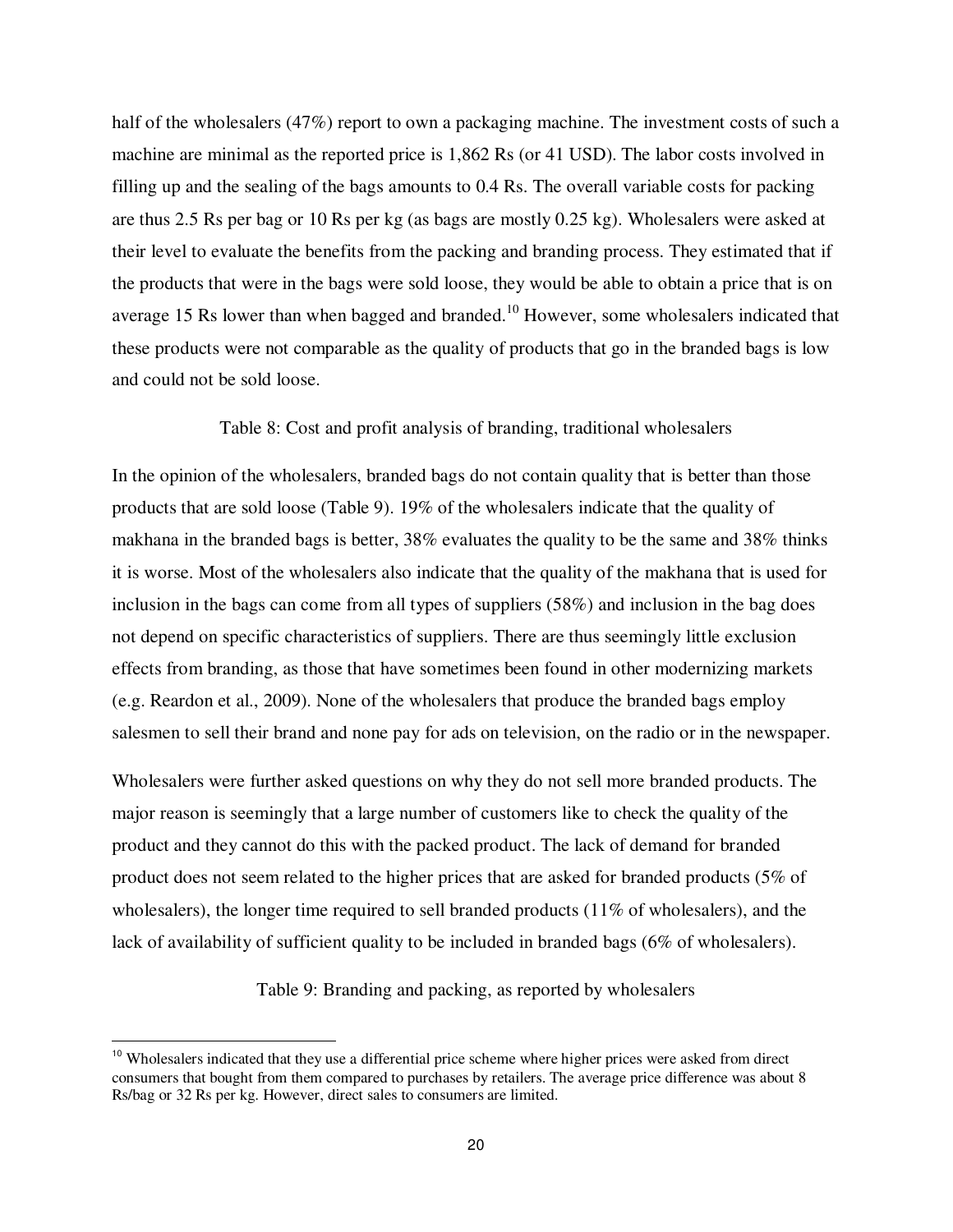A different packing and branding system has been put in place by Sudha Shakti Industries which has received significant positive reports.<sup>11</sup> We will call this the high-cost brand hence forward. This firm which started in 2004 implemented a new business model opening up new market opportunities for the makhana product. While the best quality of makhana (*lava*) is branded and sold in export markets or in big cities, the lower qualities are processed into new products, such as roasted snack foods, flakes or powder for pudding. These products did not exist in the market place before. To sell the branded products, they employs 24 sales persons in the country and they spend on average 1 million Rs (22,000 USD) for ads on TV, on the radio and in newspapers. The reported quantities of popped makhana sold by the company have increased from 124 tons in 2005 to 3,000 tons in 2009. Of the 3,000 tons in 2009, 40% was sold in export markets (mostly to Pakistan, Nepal, Bangladesh, and the Middle East; no processed products were exported) while the rest was being sold in local markets all over India (30% sold as processed products and 70% in natural from). Little is sold to local markets in Bihar as they feel there is no quality demand and quality rewards in these local markets.

Sudha Shakti Industries implemented a procurement system that supposedly benefits the farmers in four ways. First, they assure a fixed floor price at 100 Rs/kg for makhana pop. A different price is implemented every month in line with market prices but farm prices can never drop lower than this floor price. Farmers are paid within 3 days of delivery in their account. Second, farmers are linked to the banking system and are required by the company to set up a banking account. They will help farmers then get access to the Kisan Credit Card scheme, a successful government intervention that allows farmers access to (cheap) credit. Third, farmers do not have to bear the cost of transportation as this is re-imbursed by the firm for all produce that is transported from farmers' fields to collection centers. Fourth, Sudha Shakti Industries facilitate the leasing arrangements between cultivators and owners of ponds (mostly linking the owners of ponds to potential cultivators as well as the writing of contracts). However, despite a large number of interactions with Sudha Shakti Industries as well as with key informants in several of their supposed production areas, only a handful of people could be identified that had direct

-

 $11$  Business Outlook, a leading Indian business magazine, has chosen it one of the 14 best agricultural innovations in the country (http://business.outlookindia.com/inner.aspx?articleid=2165&editionid=58&catgid=2&subcatgid=973). The World Bank (2007) indicates that the activities of the firm have led to a "white ball revolution" in the state of Bihar.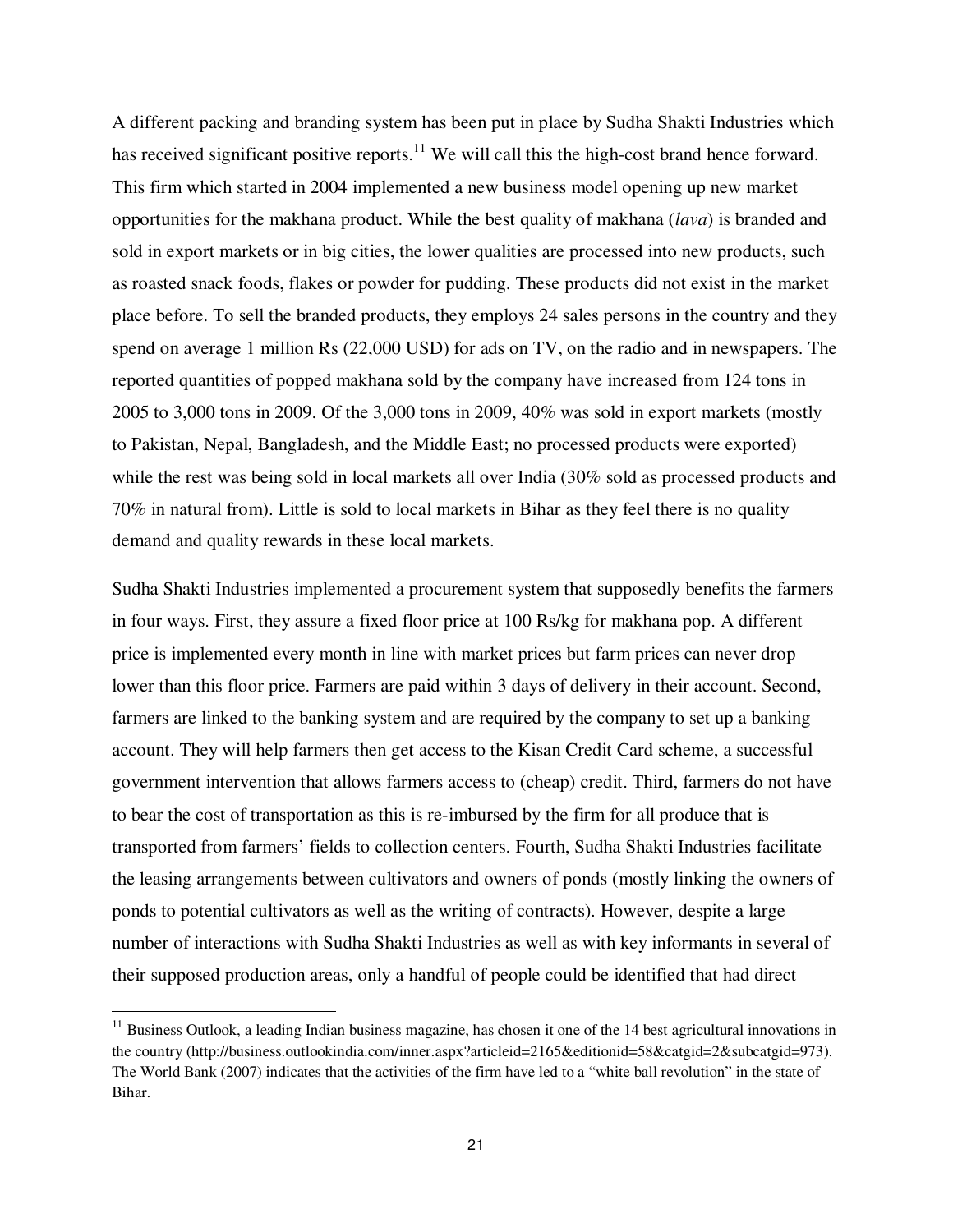linkages with Sudha Shakti Industries and it seems that their direct procurement model has (mostly) fallen apart in recent years (and they might procure part of their products from traders).

To evaluate the quality that is sold by the branding companies, bags of the high-cost brand (Sudha Shakti Industries) and of a prominent low-cost brand were bought and opened. Produce was taken out and shown to the wholesalers without them knowing where the product came from. In an open-format question, wholesalers were asked to state what the maximum price was that they were willing to pay for that makhana quality. The results shown at the bottom of Table 8 shows that the wholesalers valued the makhana quality that was contained in the high-cost brand at a higher price than the low-cost brand. The difference between the two qualities was 16 Rs/kg indicating the higher quality in the high-cost brand. In a one-sided t-test, this difference is significant at the 10% level.

# **7. The benefits of packing and branding**

To understand the effect of branding and packing on rewards in retail markets, price data were collected for all makhana products (loose, packaged, and branded) that were being sold by makhana retailers in Patna. Information was also collected on the size of the pop and the location of the sale (*kirana* stores as well as the specific ward and colony). The results of a hedonic price regression including these variables are reported in Table 10. The logarithm of the price of makhana in Rs per kg is used as the dependent variable. Ward and colony dummies are included in all specifications as to control for possible location-wise unobserved heterogeneity. Two models are estimated, i.e. a model where brand and packaged are included together, and a specification where the brand and packed dummy are interacted.

The results show that the *lava* quality (the default value in the regression) is rewarded with a premium of between 7% and 11% in the market place, compared to a mixed quality. The coefficients come out significant in both specifications. The rewards of the *lava* quality compared to the *murha* variety are not significant at conventional statistical levels. However, there were only a few *murha* observations in our dataset and comparison is a bit difficult. Makhana products sold in kirana shops are on average, controlling for confounding factors, not cheaper than those sold by street hawkers.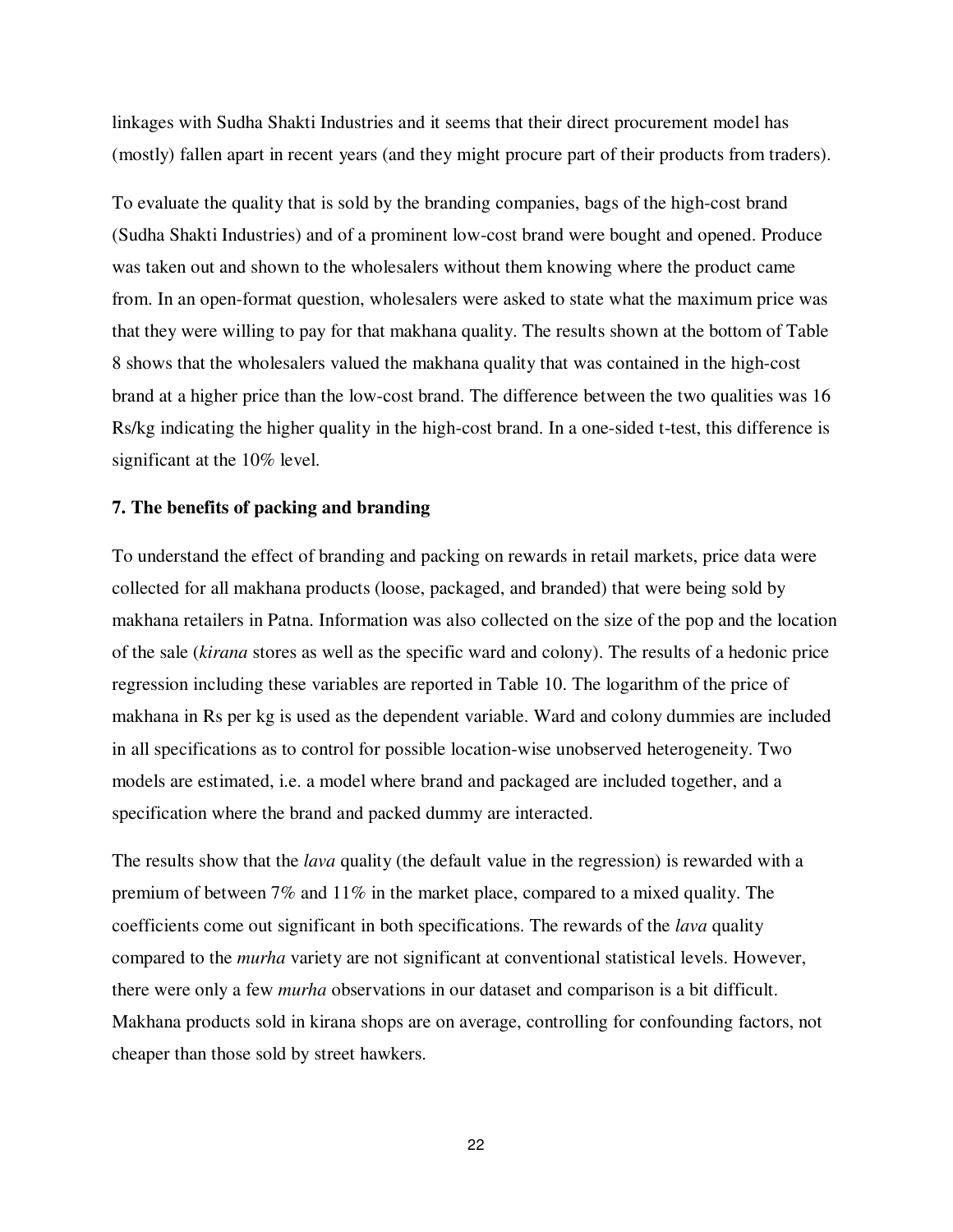The regression results show the significant rewards to branding and packing in retail markets, in both specifications. Packaged products are sold at prices that are 9% higher and branding adds another 9% on top of this (model 1). A dummy that includes only packaged and branded products show that, controlling for location and quality, prices for such branded/packed products are about 15% higher than the price of the other products.

### Table 10: Price effects of branding in the retail market

We thus find significant price effects of branding in the retail market. It is still not clear how the branding effects works in practice and a number of questions were thus asked on this to the retailers (Table 11). While almost all wholesalers sell branded products, their importance is much less in retail market of Patna (19% of retailers sell branded products), probably indicating that a large number of the branded bags handled by wholesalers in the city are sold outside Patna (and mostly in bigger cities outside the state). For those retailers that sell branded products, they almost exclusively sell branded products as they account for an important percentage in total sales for these retailers (92%). In contrast with wholesalers (who better know what actually goes into the bags), the majority of makhana retailers that sell branded products believe that the quality of these branded products is higher (73%). 90% of the retailers also report that prices are higher than for loose products, confirming our quantitative results.

Retailers were then asked to evaluate why they think consumers are interested in branded products. All retailers believe that because of the branding, customers are assured of receiving the right quantity of the product. Only just over half of the retailers believe that customers would buy brands because of better quality. Retailers that were selling branded products were asked qualitatively to state why they were selling these branded products. Only a small number indicated that this was done because of higher profits but they prefer the branded products because of a reduction in hassle (as no weighing and quality checking by customers was required) and because of the increase in demand for these branded products by customers. When asked on the type of customers that would buy these branded products, the majority of retailers indicated that they were richer customers (68%) than those buying loose products.

Table 11: Perceived impacts of branding, as reported by the retailers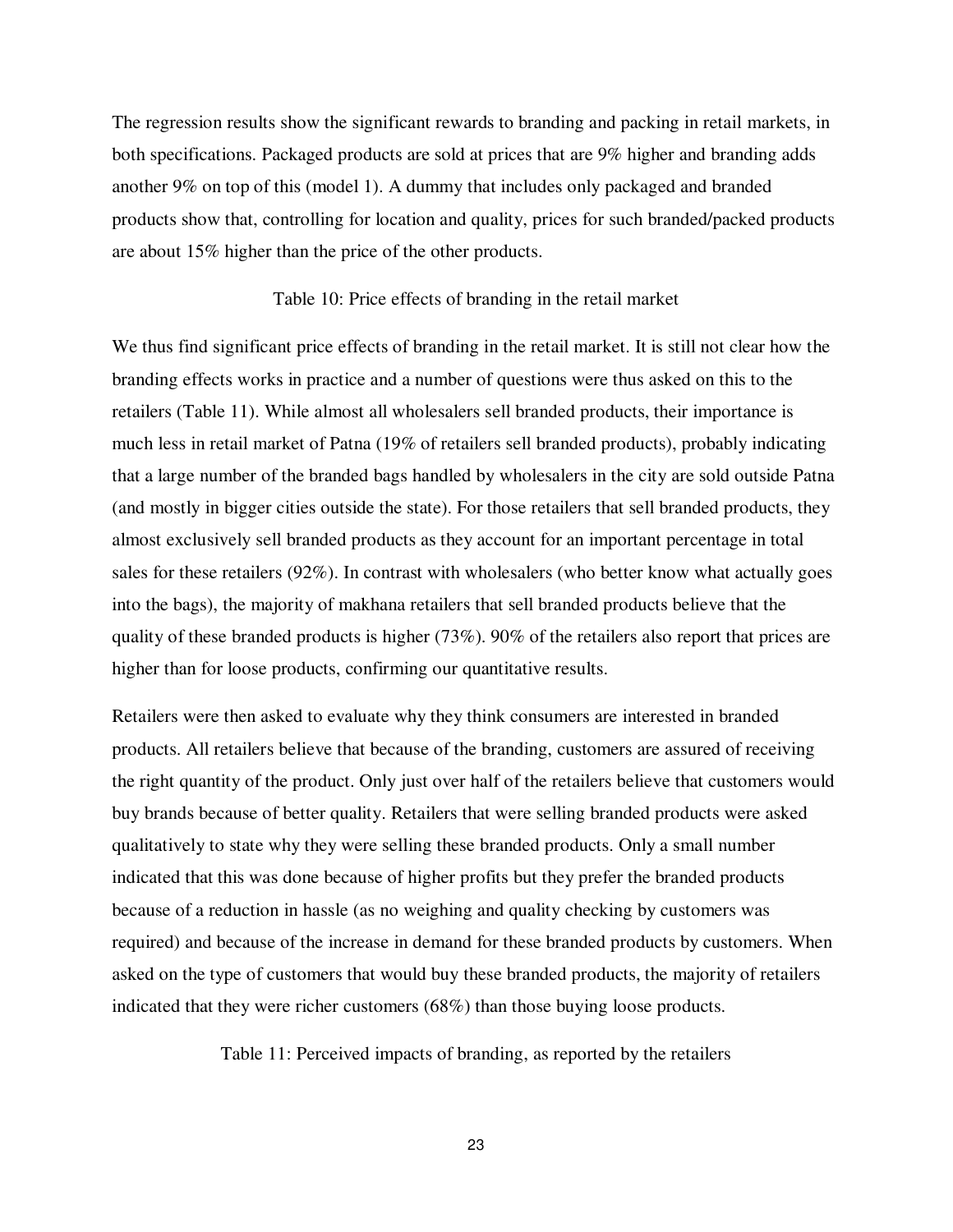#### **8. Do producers benefit from branding?**

To understand the importance of different agents in each supply chain, detailed marketing and price questions were collected at each level. Farmers were asked to give specifics on the marketing of their makhana and for all transactions done in the last year, they were asked details on relevant marketing information. The results of these are reported in Table 12. An average transaction at the farm level concerns 1.2 tons of makhana sold for a total value of 62,458 Rs (about 1,400 USD). Most of the makhana sold by farmers is marketed under the form of makhana seeds (55% of the transactions). 44% is sold in the form of mixed popped makhana and in only 1% of transactions is popped makhana sold as makhana lava. The grading in different qualities is thus seemingly happening at a later stage than the farmer level. In our interviews with farmers, they indicated that they preferred to sell mixed qualities as it is reportedly hard to grade and get rid of the lower popped quality makhana in the market place. Results indicate that price for popped makhana are more than 2.5 times higher than makhana seeds, reflecting the processing conversion ratios as well as payments to processors.

Most of the sales of makhana happen in a short-time period and it seems that few farmers store makhana as to benefit from the (potentially) higher prices that might be offered in the off-season. 56% of all transactions happened in the months of August and September and only 3% of the transactions were reported to have happened during the off-season of January until April. More than half of the transactions (51%) are done with collectors in the village and 20% with wholesalers from the district itself while in 13% of the cases, products are sold to processors, indicating their importance as an important marketing outlet for some farmers. Major reported reasons for the choice for a specific buyer are related to immediate payments (52% of the transactions) and proximity of the buyer (20% of the transactions). Surprisingly, 'high prices' came only third (18% of the transactions).

Despite our efforts to field our surveys in areas where the Shakti Sudha Industries were active, only 0.3% of the transactions were reported to have been done with them. The majority of transactions are done in cash and in the village of the farmer. Farmers would travel on average 8 kilometers and the time required between the departure from home and the arrival at the sales' location would on average be 0.5 hours. Transaction time at the sales location was more important and evaluated at almost 2 hours. In almost 80% of the cases, transactions were paid on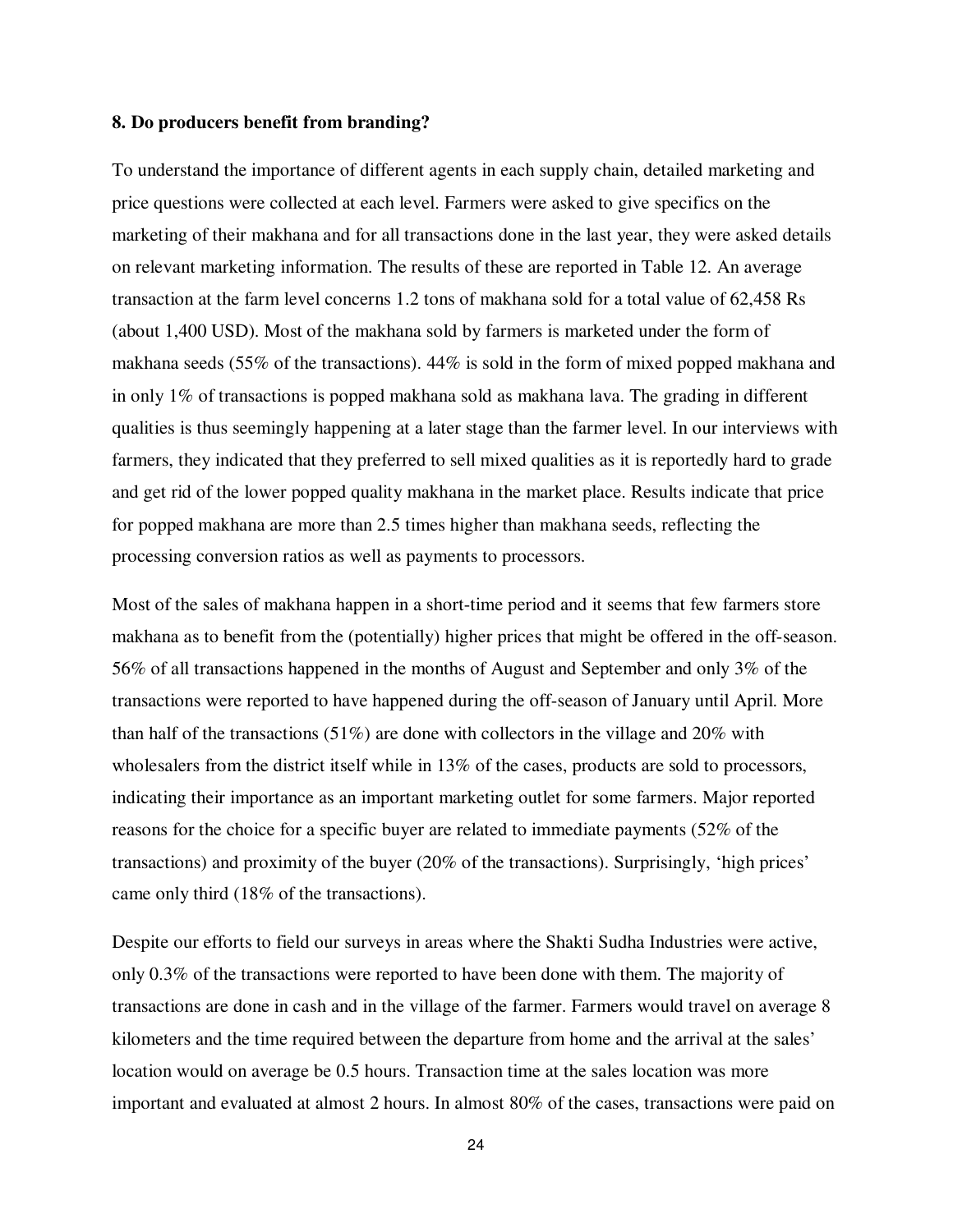the day of the delivery and in contrast with conventional wisdom, input advances are not very important as in only 3% of the transactions, input advances were reported to have been given by the buyer of the produce.

# Table 12: Marketing by makhana farmers (% of transactions)

Using regression analysis, Table 13 shows the importance of different determinants in price setting at the farm level.<sup>12</sup> They show the rewards, as could be expected, from the sales of processed makhana compared to makhana seeds. The results also show that makhana *lava* is sold at a premium over mixed quality of 17 Rs/kg on average during the year of the survey. There are few other determinants that show a significant effect on the price. Prices go up when farmers are able to offer a higher quantity. A doubling of the quantity sold leads to a price offered that is about 1 Rs/kg higher. Unexpectedly, makhana sold to wholesalers from the district itself fetch a lower price than products sold in the village itself. Most importantly, the results show that the high-cost brand in the case that they were directly procuring from the farmer, were able to offer a price to the farmer that was significantly higher than any other procurement outlet. So, some farmers benefited from their procurement model. However, as shown in the previous section, the procurement by them has been limited in the year of the survey.

# Table 13: Price determinants farm prices

Based on price data collected in the different surveys with all makhana value chain agents, we are able to calculate the relative contribution of each actor in the final retail price. We present this graph for loose as well as branded products during the period July-August 2009. To make prices comparable, the reported makhana seed prices (the most common form under which farmer market makhana) was converted to pop equivalents by using a conversion ratio of 40% (coming out the of the survey). As margins were not collected at the same period for wholesalers and retailers, margin rates from the period asked for were imposed to the other period. The results are shown in Figure 2.

The results show that the farmers receive 55% of the final retail price in Patna, in the case that makhana is sold loose. As there are no benefits to the farmer of the branding process, this share

-

 $12$  Standard errors of the regression coefficients are estimated after accounting for within cluster (village) correlations.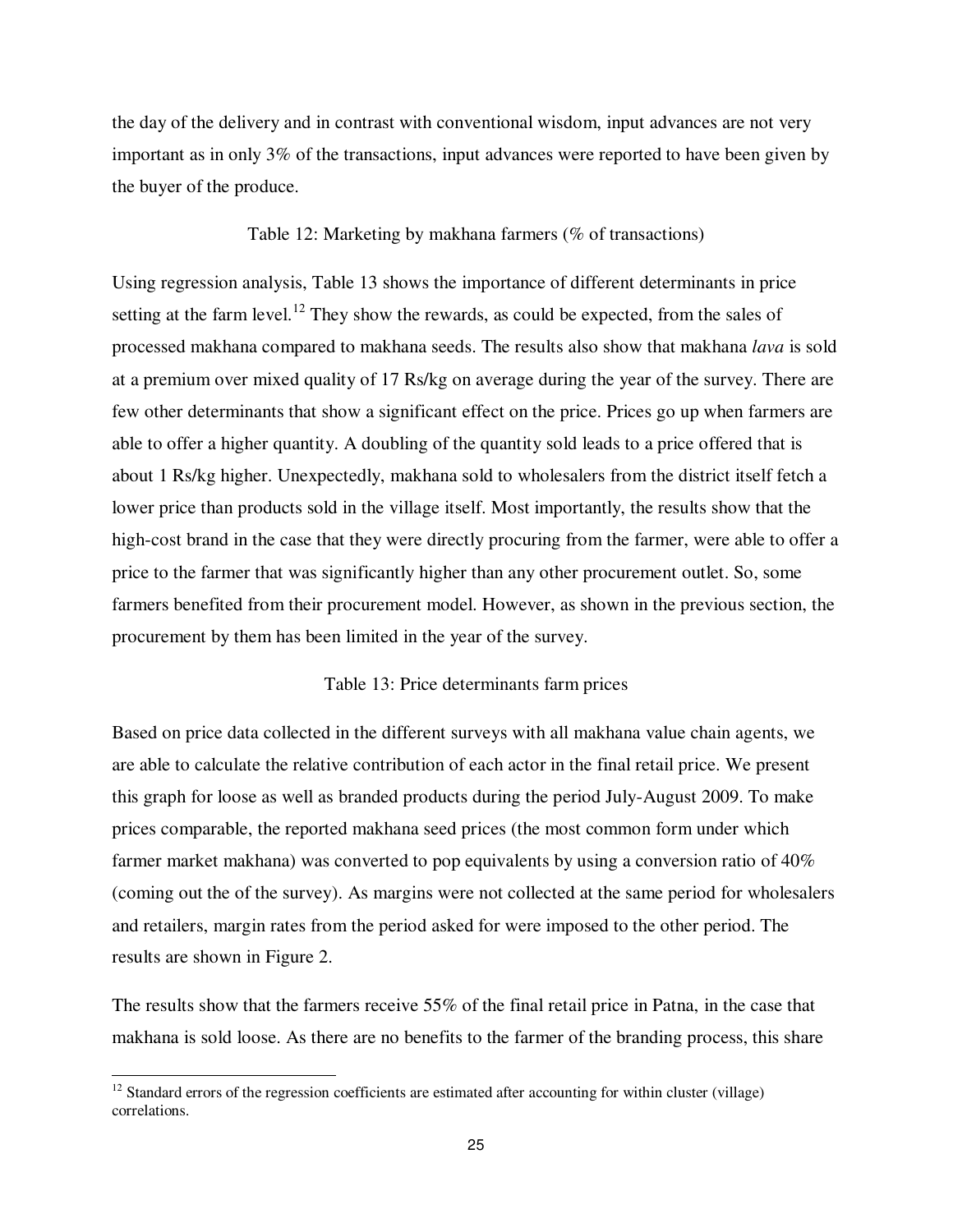declines to 50% in the case of the final price for branded products. In both cases, farmers are thus the agent in the value chain that gets most of the rewards, reflecting also most of his effort for the product. As is usual the case in these markets, the retail margin is the second most important component in the final price, accounting for 19% and 22% in the final retail price of loose and branded products respectively. Processors and urban wholesalers count for equal shares in the final retail price.



#### **9. Conclusions**

In response to growing incomes, developing countries see increasing differentiation and choice in their food retail markets. However, it is not well understood what these choices entail in these transitional markets. In a detailed case study of makhana in Bihar, we see the fast emergence of more expensive packaged and branded products. Two types of brands can be distinguished, i.e. low-cost and high-cost brands. Low-costs brands focus exclusively on attractive glossy packing with little consideration for quality. Investments, but profits as well, are small. The high-cost brands pay attention to quality beyond packing, invest in advertisements and promotion, explore options for value-addition, and employ specialized salesmen. We find that there are little direct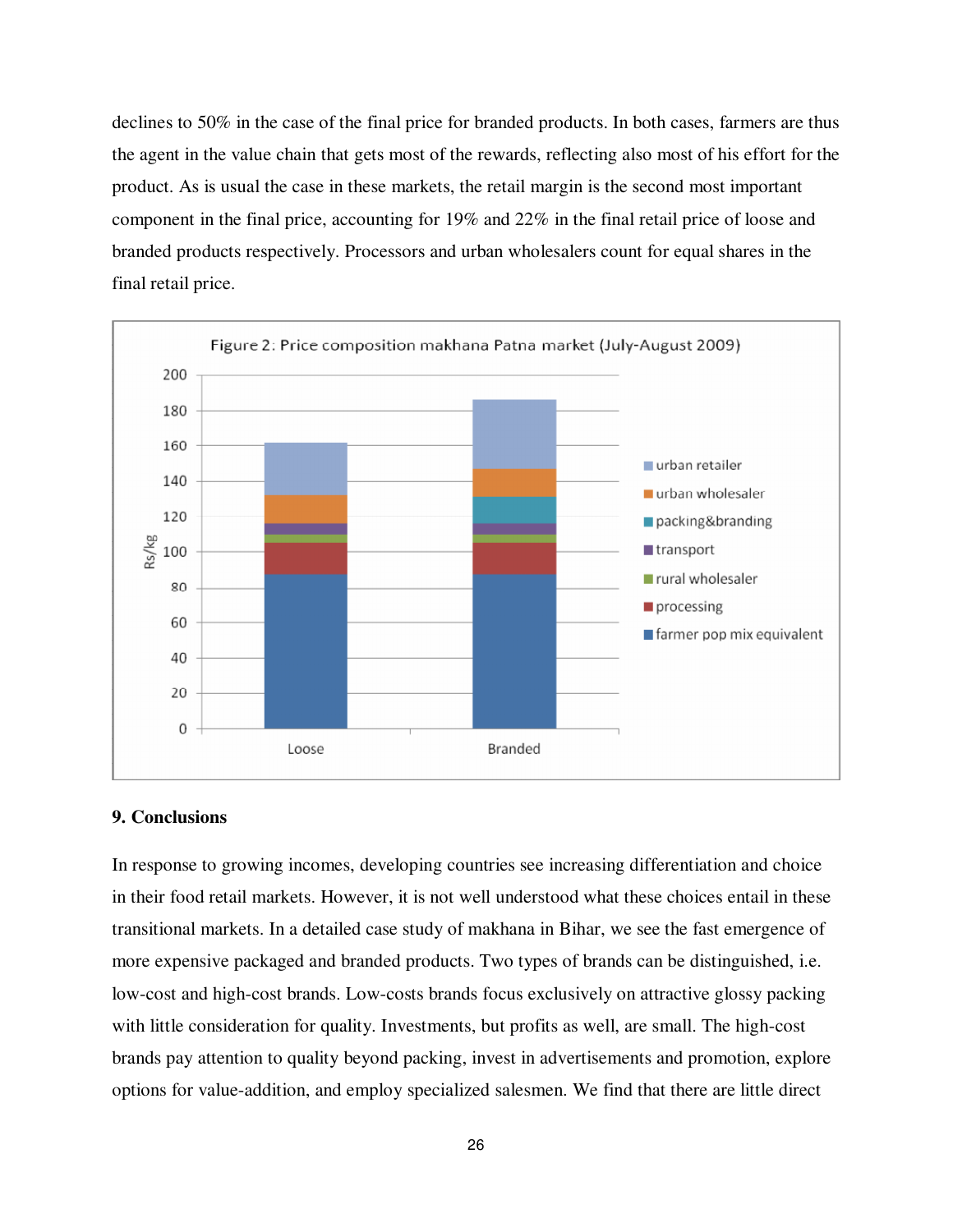benefits to the farmers from the emergence of these brands. However, farmers might benefit indirectly because of the expanding product demand.

The research indicates to several policy implications. First, it might indicate the importance of regulatory institutions and effective implementations of those as well as independent certification mechanisms. Several claims done by branding and packing institutions in Bihar are clearly false, i.e. claims are made about export quality while no export quality grades exist; claims are made about approval by research organizations while no such approvals exist; claims are made by the largest branding company on backward linkages while few of such backward linkages exist in practice. The lack of a consumer protection body or any effective regulations in this area leads thus to mis-information of consumers.

Second, there are major differences with branding practices in other sectors and countries.<sup>13</sup> No information on the manufacturers is available on the packing of the branding companies implying that companies are not accountable for their products given consumers can not trace back deficient products in the case of defaults. We also find that the quality of branded products, especially for the low-cost brands, is often lower than loose products in these transitional markets. In contrast with regular branding practices, a significant number of brands thus try to hide bad quality inside. Brands in this setting in India thus seemingly have little function except the packing function and signal little credible information to the consumer on other characteristics of the product. While there is little role for the public sector on this, it seems possible that most of these branding practices might disappear over time as consumers become more demanding and informed.

Third, no improved varieties of makhana are currently available and the Indian research institute has only recently tried to set up research as to develop improved makhana varieties. Given the important market opportunities that exist and given that makhana is mostly grown by poor and vulnerable households in flood-prone production areas, there seems to be an important positive, and pro-poor, return to public investments in the development of improved varieties for pond cultivation.

j

<sup>&</sup>lt;sup>13</sup> e.g. Berges-Sennou et al., 2004; Carriquiry and Babcock, 2007; Jekanowski et al., 2007; Marsden and Smith, 2005; Ménard and Klein, 2004; Papadopoulos, 2004; Ponte, 2002; Ward et al., 1985; Wohlgenant, 1993.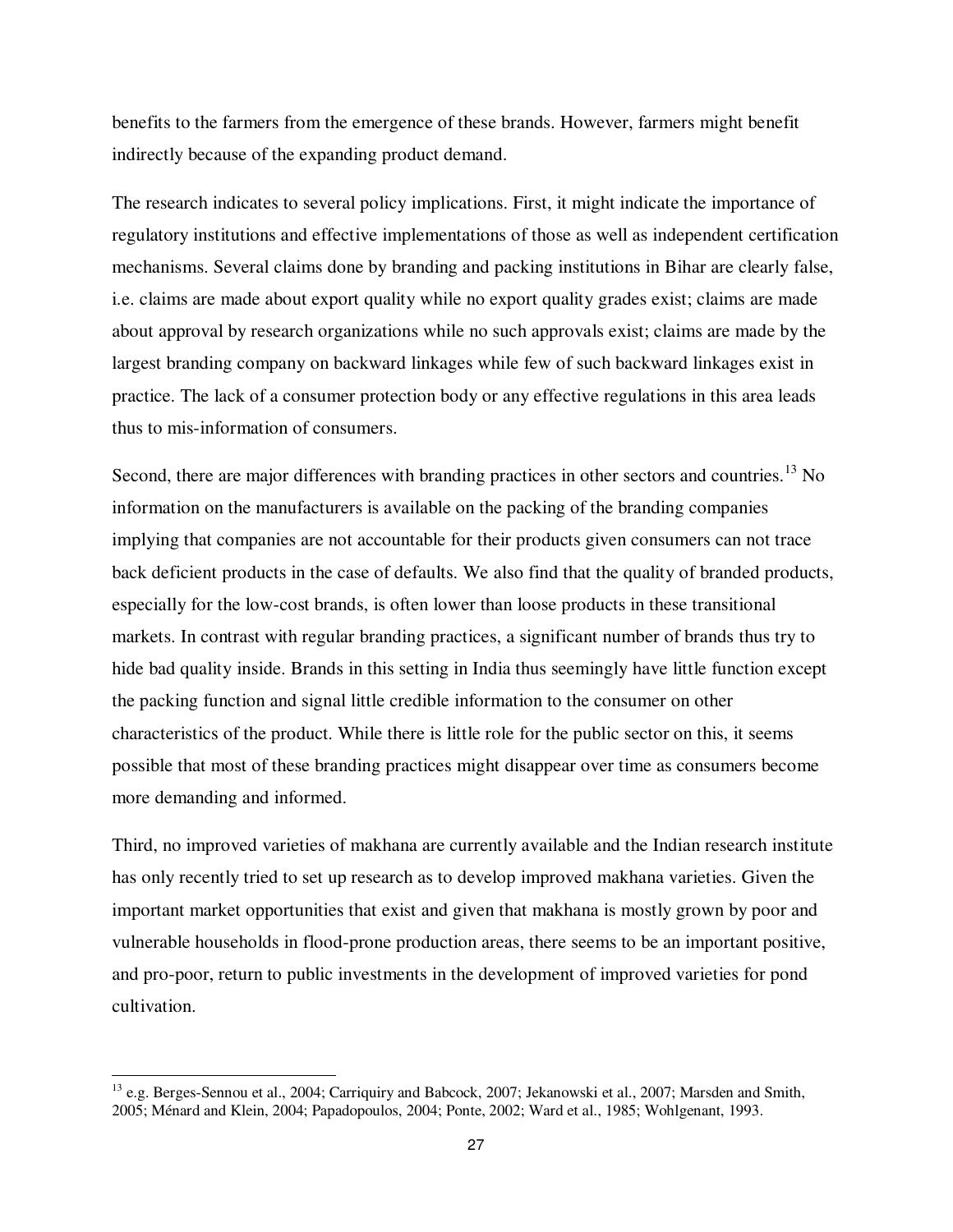Fourth, due to the increased demand, makhana cultivation has endogenously diffused to flooded ricefields in the off-season. This might involve important new opportunities for increased production and seasonal income smoothening for rice farmers situated in these flooded areas. As most research has until now focused on pond cultivation, it thus seems important to better understand these systems and develop improved technologies for these types of production environments taking into account their specific constraints.

Fifth, leasing arrangements seem to be hampered by important governance problems and the implementation of better auctions systems and longer leases seem called for as to ensure transparency in the allocations of these leases as well as to ensure better investments because of more secure property rights towards higher productivity of the ponds.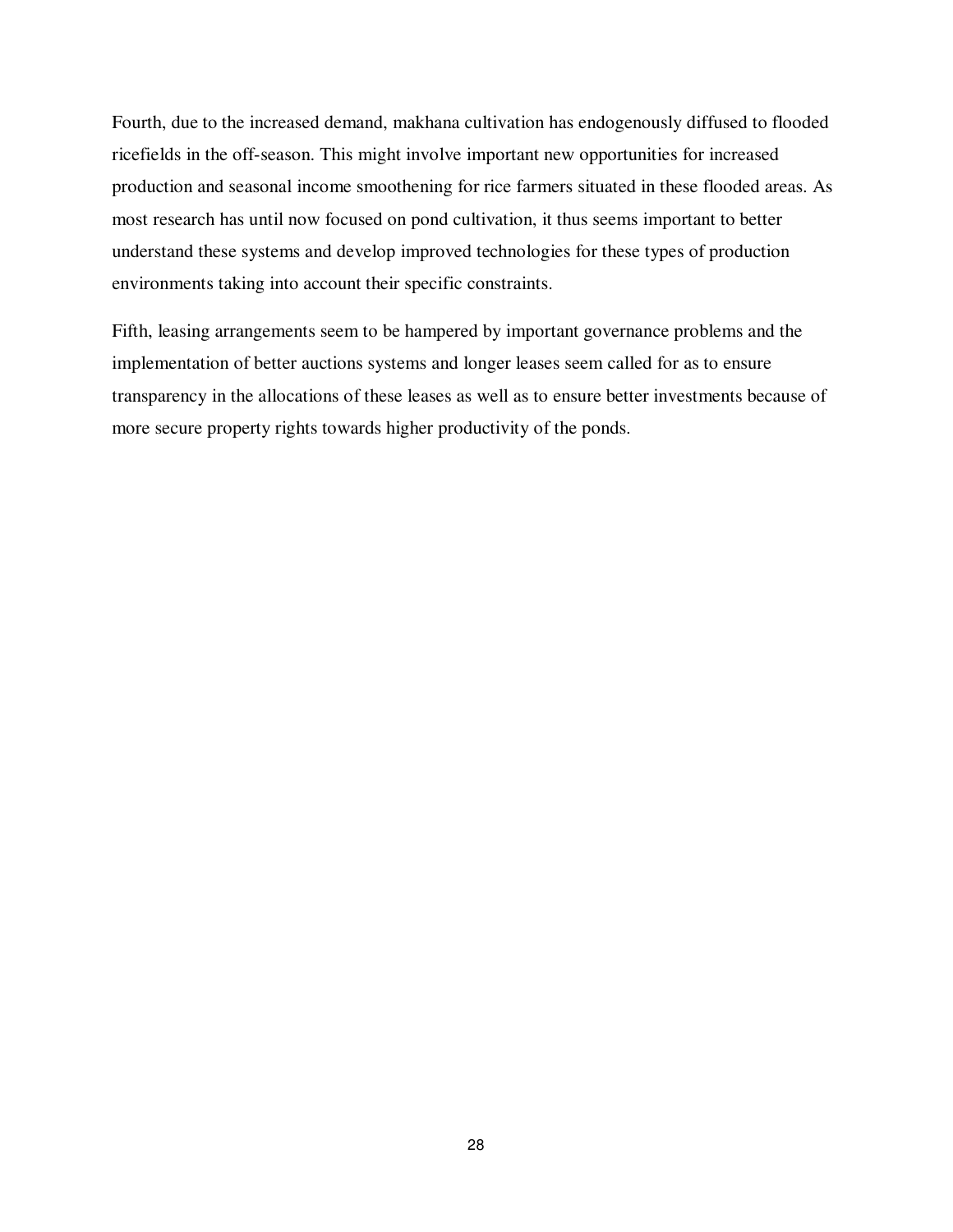# **References**

Anholt, S. (2005), Brand new justice: How branding places and products can help the developing world, Elsevier Butterworth-Heinemann, Oxford

Barron, M.A., Rello, F. (2000), The impact of the tomato agroindustry on the rural poor in Mexico. *Agricultural Economics* 23:289–297.

Bennett, M.K. (1941), International contrasts in food consumption. *Geographical Review* 31:365–374.

Berges-Sennou, F., Bontems, P., Réquillart, V. (2004), Economics of Private Labels: A Survey of Literature, Journal of Agricultural and Food Industrial Organization, 2 (3):1-23

Carriquiry, M., Babcock, B.A. (2007), Reputations, market structure, and the choice of quality assurance in the food industry, American Journal of Agricultural Economics, 89(1): 12-23

Delgado, C.L., Narrod, C.A., Tiongco, M. (2008), Determinants and implications of the growing scale of livestock farms in four fast-growing developing countries, Research Report 157. Washington, D.C. International Food Policy Research Institute (IFPRI)

Gulati, A., Minot, N., Delgado, C., Bora, S. (2007), Growth in High-Value Agriculture in Asia and the Emergence of Vertical Links with Farmers, In: Swinnen, J.F.M. (ed). Global Supply Chains, Standards and the Poor. CABI Publishing, Oxford.

Hernández, R., Reardon, T., Berdegué, J.A. (2007), Supermarkets, wholesalers, and tomato growers in Guatemala. *Agricultural Economics* 36(3): 281–290.

Jarvis, L.S., Vera-Toscano, E. (2004), *The impact of Chilean fruit sector development on female employment and household income*. Working Paper No. 04-002. Davis, CA: Department of Agricultural and Resource Economics, University of California, Davis.

Jekanowski, M.D., Williams, D.R., Scheik, W.A. (2000), Consumers' Willingness to Purchase Locally Produced Agricultural Products: An Analysis of an Indiana Survey, Agricultural and Resource Economics Review, 29(8): 43-53

Kimenye, L. (2002), Promoting farm/non-farm linkages: A case study of French bean processing in Kenya. In *Promoting farm/non-farm linkages for rural development: Case studies from Africa and Latin America*, ed. B. Davis, T. Reardon, K. Stamoulis, and P. Winter. Rome: Food and Agriculture Organization of the United Nations.

Maertens, M., Swinnen, J.F.M. (2009), Trade, standards and poverty: Evidence from Senegal. *World Development* 37(1): 161–178.

Marsden, T., Smith, E. (2005), Ecological entrepreneurship: Sustainable development in local communities through quality food production and local branding, Geoforum, 36(4): 440-451

McCulloh, N., Ota, M. (2002), *Export horticulture and poverty in Kenya*. IDS Working Paper 174. Sussex, UK: Institute for Development Studies.

Ménard, C., Klein, P.G. (2004), Organizational issues in the Agri-food Sector: Towards a comparative approach, American Journal of Agricultural Economics, 86(3): 770-775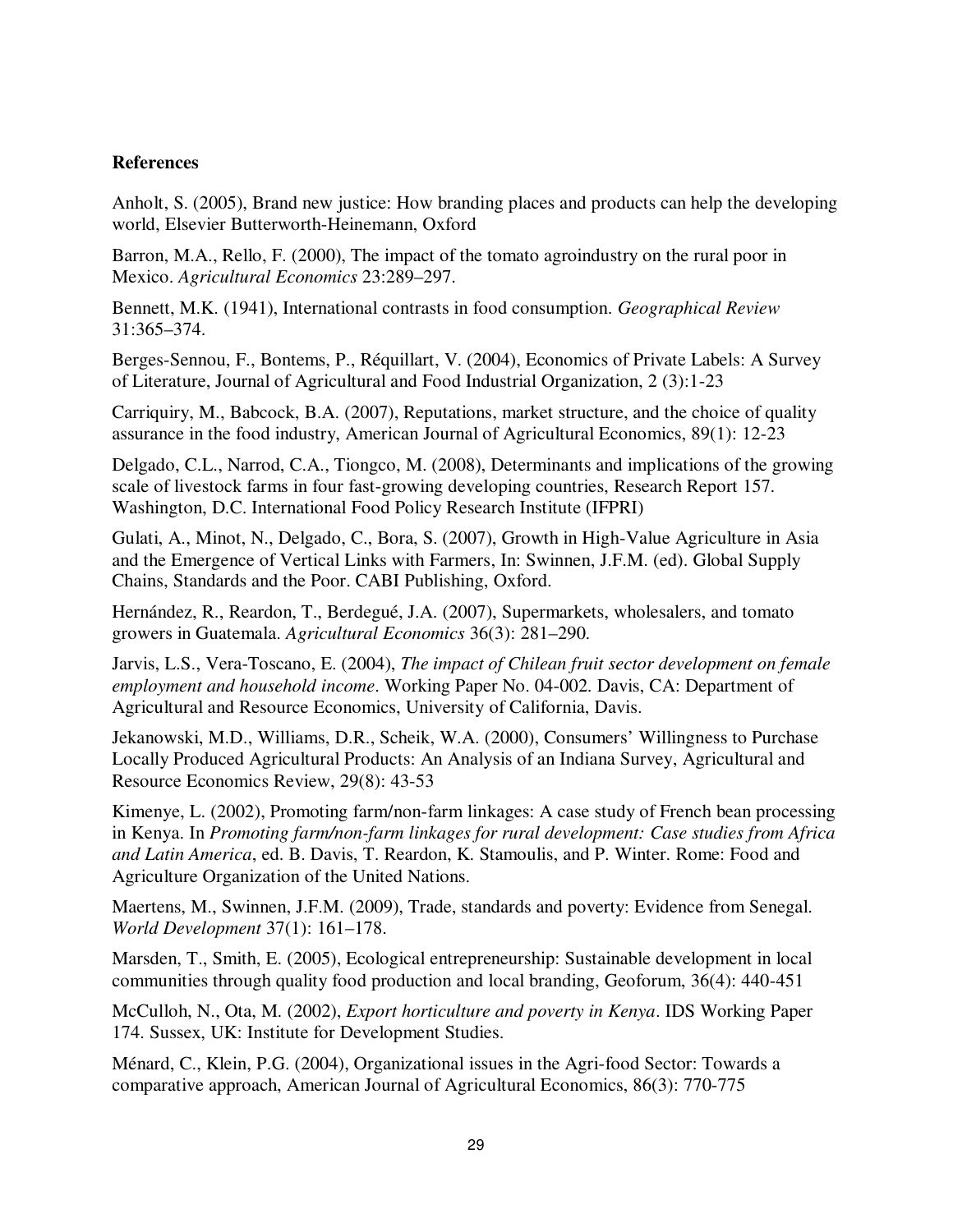Minot, N., Roy, D. (2007), Impact of high-value agriculture and modern marketing channels on poverty: An analytical framework. Mimeo, International Food Policy Research Institute, Washington, DC

Minten, B., Reardon, T., Sutradhar, R. (2010), Food prices and modern retail: The case of Delhi, World Development, 38(12): 1775-1787

Minten, B., Reardon, T., Chen, K. (2010), The quiet revolution in "traditional" agricultural value chains: Evidence from staple food supply to four megacities, mimeo

Mishra, R.K., Jha, V., Dehadrai, P.V. (2003), Makhana, Indian Council of Agricultural Research, New Delhi

Natawidjaja, R., T. Reardon, and S. Shetty, with T.I. Noor, T. Perdana, E. Rasmikayati, S. Bachri, and R. Hernandez (2007), *Horticultural producers and supermarket development in Indonesia*. UNPAD/MSU Report No. 38543. Jakarta: World Bank/Indonesia.

Papadopoulos, N. (2004), Place branding: Evolution, meaning and implications, Place branding,  $1(1): 36-49$ 

Pingali, P. (2007), Westernization of Asian diets and the transformation of food systems: Implications for research and policy, Food Policy, 32(3): 281-298

Ponte, S. (2002), The 'Latte Revolution'? Regulation, markets and consumption in the global coffee chain, World Development, 30(7): 1099-1122

Ramaswami, Bharat; Murugkar, Milind; and Shelar, Mahesh (2009) "Product Proliferation in India's Cotton Seed Market: Are There Too Many Varieties?," Journal of Agricultural & Food Industrial Organization*:* Vol. 7 : Iss. 1, Article 2.

Reardon, T., Codron, J.-M., Busch, L., Bingen, J., Harris, C. (1999), Global change in agrifood grades and standards: Agribusiness strategic responses in developing countries. *International Food and Agribusiness Management Review* 2(3/4): 421–435.

Reardon, T., Timmer, C.P. (2007). Transformation of Markets for Agricultural Output in Developing Countries Since 1950: How Has Thinking Changed? In R.E. Evenson, & P. Pingali (Eds). *Handbook of Agricultural Economics, 3: Agricultural Development: Farmers, Farm Production and Farm Markets* (pp. 2808-2855). Amsterdam: Elsevier Press.

Reardon T, Timmer CP, Barrett CB, Berdegue JA (2003), The Rise of Supermarkets in Africa, Asia, and Latin America, American Journal of Agricultural Economics, 85 (5): 1140-1146.

Reardon, T., Barrett, C., Berdegué, J., Swinnen, J.F.M. (2009). "Agrifood Industry Transformation and Small Farmers in Developing Countries," World Development, 37(11):1717- 1727.

Reardon, T., Stamoulis, K., Pingali, P. (2007), Rural nonfarm employment in developing countries in an era of globalization. *Agricultural Economics* 37(s1): 173–183.

Reardon, T., Timmer, C.P., Minten, B. (2010), Supermarket revolution in Asia and emerging development strategies to include small farmers, Proceedings of the National Academy of Sciences (PNAS), As published ahead of print December 6, 2010, doi:10.1073/pnas.1003160108, http://www.pnas.org/citmgr?gca=pnas;1003160108v1